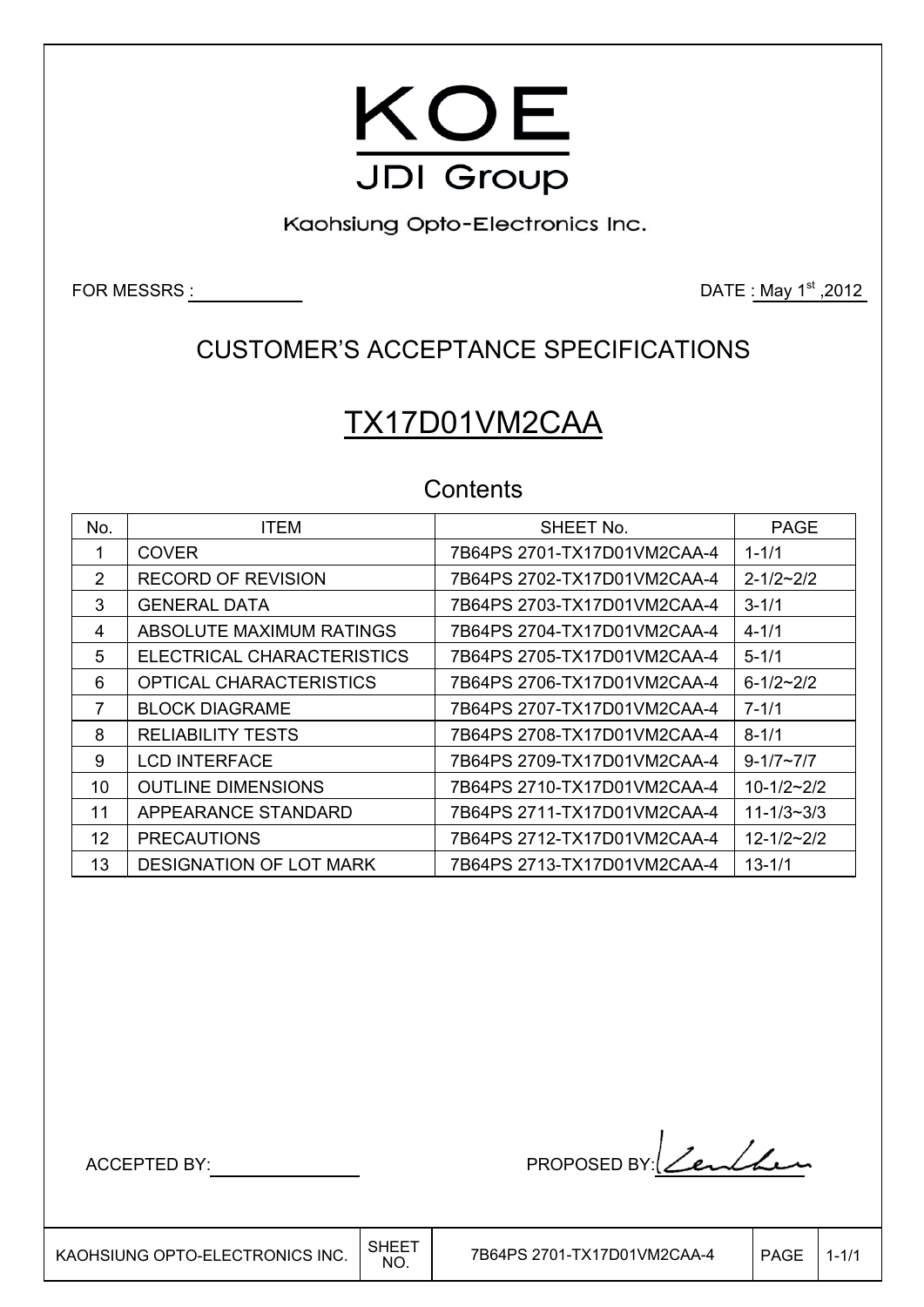# 2. RECORD OF REVISION

| <b>DATE</b> | SHEET No.                                        |                                                                 | <b>SUMMARY</b>                   |                             |           |             |           |  |  |
|-------------|--------------------------------------------------|-----------------------------------------------------------------|----------------------------------|-----------------------------|-----------|-------------|-----------|--|--|
| Jun.26,'09  | 7B64PS 2703-<br>TX17D01VM2CAA-2                  | 3.1 DISPLAY FEATURES<br>Revised:                                |                                  |                             |           |             |           |  |  |
|             | Page 3 - 1/1                                     | Power Consumption : 0.42 W for LCD $\rightarrow$ 0.47 W for LCD |                                  |                             |           |             |           |  |  |
|             | 7B64PS 2705-<br>TX17D01VM2CAA-2                  | 5.1 LCD CHARACTERISTICS<br>Revised                              |                                  |                             |           |             |           |  |  |
|             | Page 5 - 1/1                                     | Item                                                            | Min.                             | Typ.                        | Max.      |             |           |  |  |
|             |                                                  | Power Supply Current                                            | 100                              | 125                         | 150       |             |           |  |  |
|             |                                                  |                                                                 |                                  |                             |           |             |           |  |  |
|             |                                                  | Item                                                            | Min.                             | Typ.                        | Max.      |             |           |  |  |
|             |                                                  | Power Supply Current                                            | 116                              | 145                         | 174       |             |           |  |  |
|             | 7B64PS 2710-<br>TX17D01VM2CAA-2<br>Page 10 - 2/2 | 10.2 BACK SIDE<br>All Sheet Revised.                            |                                  |                             |           |             |           |  |  |
| Feb.11,'10  | 7B64PS 2703-                                     | 3.1 DISPLAY FEATURES                                            |                                  |                             |           |             |           |  |  |
|             | TX17D01VM2CAA-3                                  | Revised:                                                        |                                  |                             |           |             |           |  |  |
|             | Page 3 - 1/1                                     | Power Consumption : 0.47 W for LCD $\rightarrow$ 0.36 W for LCD |                                  |                             |           |             |           |  |  |
|             | 7B64PS 2705-<br>TX17D01VM2CAA-3                  | 5.1 LCD CHARACTERISTICS<br>Revised:                             |                                  |                             |           |             |           |  |  |
|             | Page 5 - 1/1                                     | Item                                                            | Min.                             | Typ.                        | Max.      |             |           |  |  |
|             |                                                  | Power Supply Current                                            | 116                              | 145                         | 174       |             |           |  |  |
|             |                                                  | <b>Vsync Frequency</b><br>54<br>60<br>66                        |                                  |                             |           |             |           |  |  |
|             |                                                  |                                                                 |                                  |                             |           |             |           |  |  |
|             |                                                  | Item                                                            | Min.                             | Typ.                        | Max.      |             |           |  |  |
|             |                                                  | Power Supply Current<br><b>Vsync Frequency</b>                  | $\blacksquare$<br>$\blacksquare$ | 110<br>60                   | 135<br>66 |             |           |  |  |
|             |                                                  | Added: Note 3                                                   |                                  |                             |           |             |           |  |  |
|             | 7B64PS 2708-<br>TX17D01VM2CAA-3                  | 8. RELIABILITY<br>Revised:                                      |                                  |                             |           |             |           |  |  |
|             | Page 8 - 1/1                                     | <b>Test Item</b>                                                |                                  | Condition                   |           |             |           |  |  |
|             |                                                  | Vibration                                                       | 3) 3G                            |                             |           |             |           |  |  |
|             |                                                  |                                                                 |                                  |                             |           |             |           |  |  |
|             |                                                  | <b>Test Item</b>                                                |                                  | Condition                   |           |             |           |  |  |
|             |                                                  | Vibration                                                       | 3) 2G                            |                             |           |             |           |  |  |
|             |                                                  | Deleted:                                                        |                                  |                             |           |             |           |  |  |
|             |                                                  | <b>Test Item</b>                                                |                                  |                             | Condition |             |           |  |  |
|             |                                                  | <b>ESD</b>                                                      | 5)                               |                             |           | 3)          |           |  |  |
|             |                                                  | Added: Note 4                                                   |                                  |                             |           |             |           |  |  |
|             |                                                  |                                                                 |                                  |                             |           |             |           |  |  |
|             |                                                  |                                                                 |                                  |                             |           |             |           |  |  |
|             | KAOHSIUNG OPTO-ELECTRONICS INC.                  | <b>SHEET</b><br>NO.                                             |                                  | 7B64PS 2702-TX17D01VM2CAA-4 |           | <b>PAGE</b> | $2 - 1/2$ |  |  |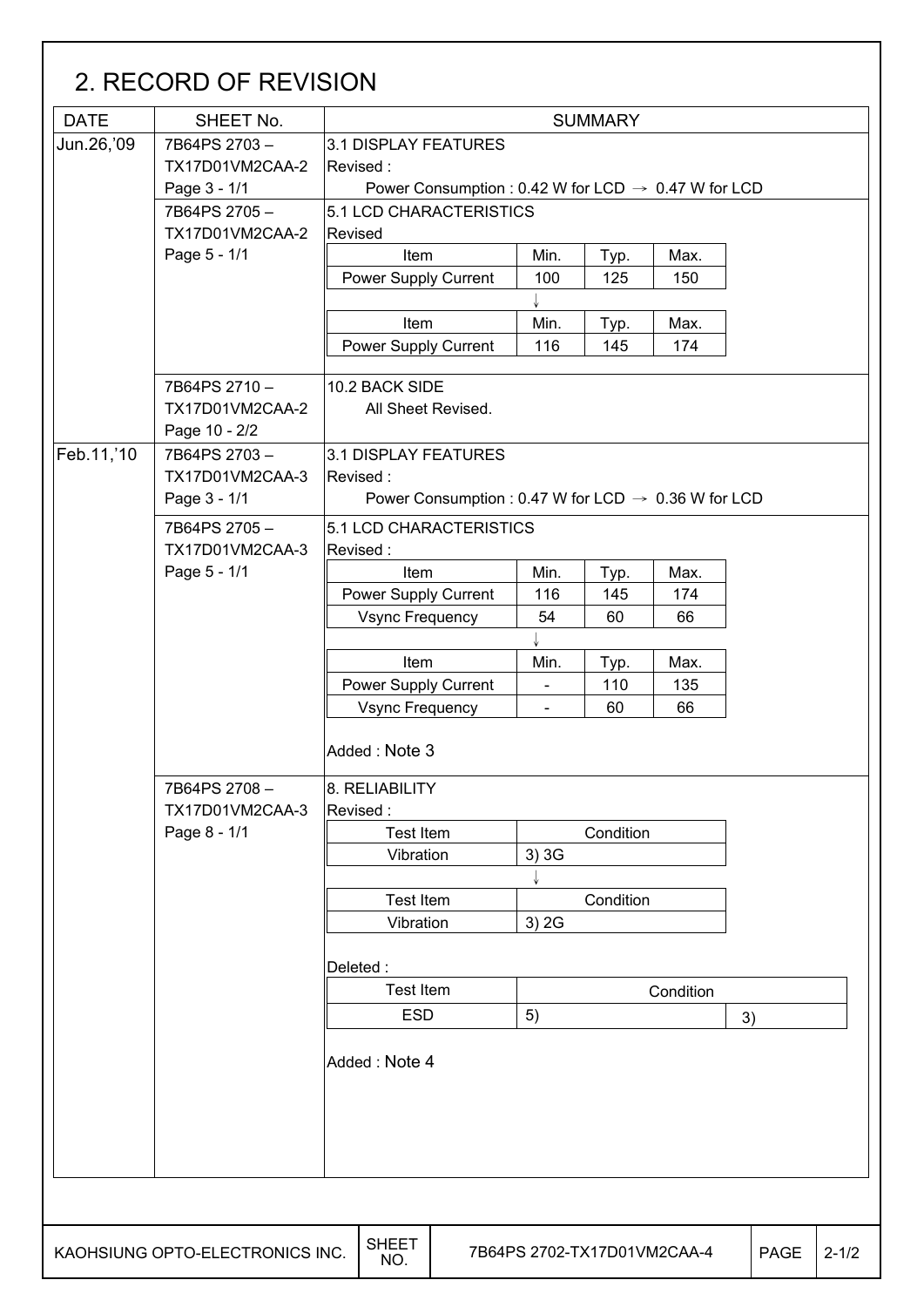| <b>DATE</b> | SHEET No.                       |                             | <b>SUMMARY</b>                          |      |           |
|-------------|---------------------------------|-----------------------------|-----------------------------------------|------|-----------|
| May 01,'12  | All pages                       | Company name changed:       |                                         |      |           |
|             |                                 |                             | KAOHSIUNG HITACHI ELECTRONICS CO., LTD. |      |           |
|             |                                 |                             |                                         |      |           |
|             |                                 |                             | KAOHSIUNG OPTO-ELECTRONICS INC.         |      |           |
|             | 7B64PS-2704-                    | 4. ABSOLUTE MAXIMUM RATINGS |                                         |      |           |
|             | TX17D01VM2CAA-4                 | Revised: Note2.             |                                         |      |           |
|             | Page 4-1/1                      |                             |                                         |      |           |
|             |                                 |                             |                                         |      |           |
|             |                                 |                             |                                         |      |           |
|             |                                 |                             |                                         |      |           |
|             |                                 |                             |                                         |      |           |
|             |                                 |                             |                                         |      |           |
|             |                                 |                             |                                         |      |           |
|             |                                 |                             |                                         |      |           |
|             |                                 |                             |                                         |      |           |
|             |                                 |                             |                                         |      |           |
|             |                                 |                             |                                         |      |           |
|             |                                 |                             |                                         |      |           |
|             |                                 |                             |                                         |      |           |
|             |                                 |                             |                                         |      |           |
|             |                                 |                             |                                         |      |           |
|             |                                 |                             |                                         |      |           |
|             |                                 |                             |                                         |      |           |
|             |                                 |                             |                                         |      |           |
|             |                                 |                             |                                         |      |           |
|             |                                 |                             |                                         |      |           |
|             |                                 |                             |                                         |      |           |
|             |                                 |                             |                                         |      |           |
|             |                                 |                             |                                         |      |           |
|             |                                 |                             |                                         |      |           |
|             |                                 |                             |                                         |      |           |
|             |                                 |                             |                                         |      |           |
|             |                                 |                             |                                         |      |           |
|             |                                 |                             |                                         |      |           |
|             |                                 |                             |                                         |      |           |
|             |                                 |                             |                                         |      |           |
|             |                                 |                             |                                         |      |           |
|             |                                 |                             |                                         |      |           |
|             |                                 |                             |                                         |      |           |
|             |                                 |                             |                                         |      |           |
|             |                                 |                             |                                         |      |           |
|             |                                 |                             |                                         |      |           |
|             |                                 |                             |                                         |      |           |
|             |                                 |                             |                                         |      |           |
|             |                                 |                             |                                         |      |           |
|             |                                 |                             |                                         |      |           |
|             |                                 |                             |                                         |      |           |
|             | KAOHSIUNG OPTO-ELECTRONICS INC. | <b>SHEET</b><br>NO.         | 7B64PS 2702-TX17D01VM2CAA-4             | PAGE | $2 - 2/2$ |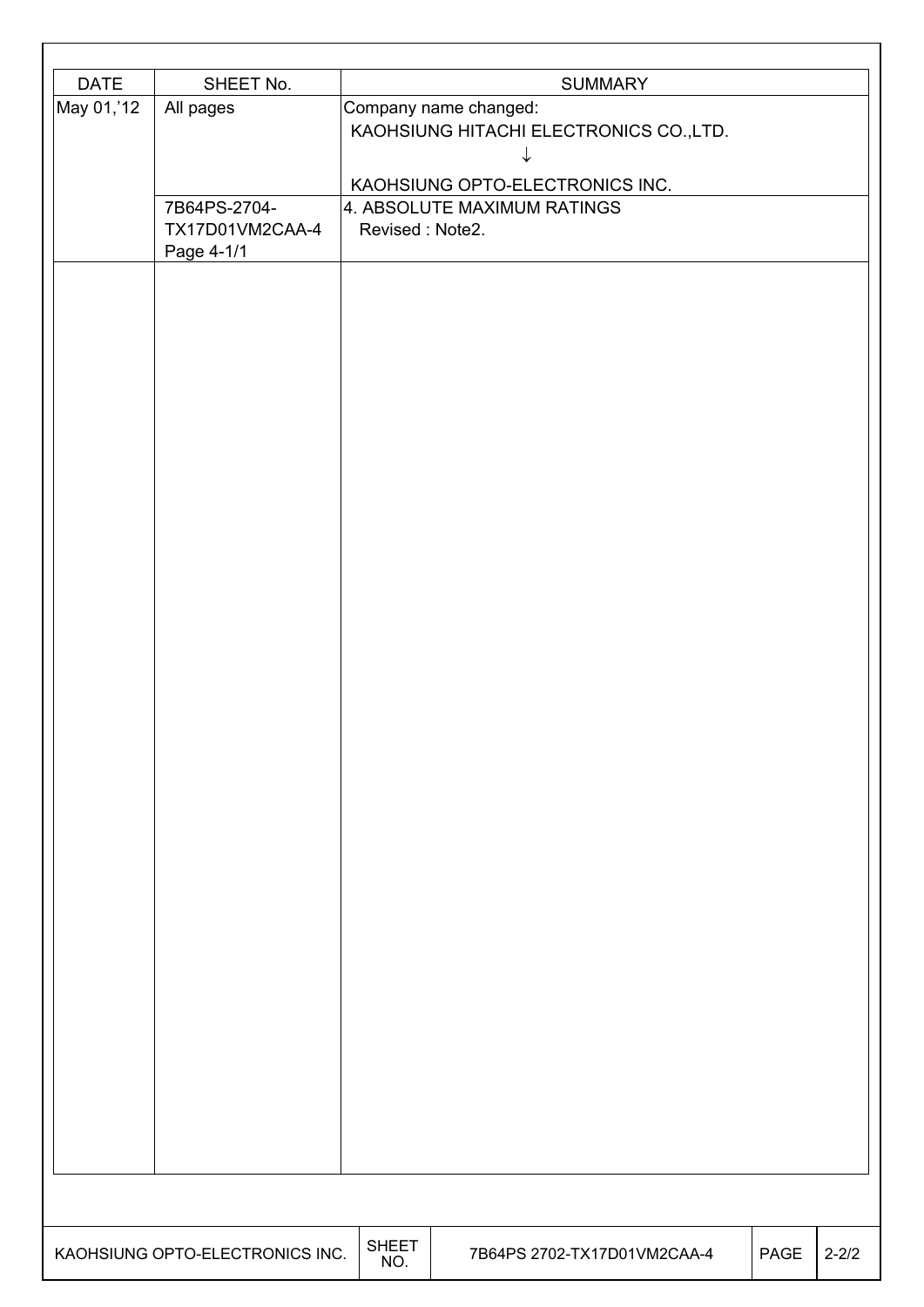# 3. GENERAL DATA

### 3.1 DISPLAY FEATURES

This module is a 6.5" VGA of 4:3 format amorphous silicon TFT. The pixel format is vertical stripe and sub pixels are arranged as R (red), G (green), B (blue) sequentially. This display is RoHS compliant, COG (chip on glass) technology and LED backlight are applied on this display.

| Part Name                      | TX17D01VM2CAA                                                                                            |
|--------------------------------|----------------------------------------------------------------------------------------------------------|
| <b>Module Dimensions</b>       | 153.0(W) mm x 118.0(H) mm x 9.1 (D) mm typ.                                                              |
| <b>LCD Active Area</b>         | 132.48(W) mm x 99.36(H) mm                                                                               |
| <b>Pixel Pitch</b>             | $0.207(W)$ mm x 0.207 (H) mm                                                                             |
| Resolution                     | 640 x 3(RGB)(W) x 480(H) dots                                                                            |
| <b>Color Pixel Arrangement</b> | R, G, B Vertical stripe                                                                                  |
| LCD Type                       | Transmissive Color TFT; Normally White                                                                   |
| Display Type                   | <b>Active Matrix</b>                                                                                     |
| <b>Number of Colors</b>        | 262k Colors                                                                                              |
| <b>Backlight</b>               | 12 LEDs (3 series x 4)                                                                                   |
| Weight                         | 190g                                                                                                     |
| Interface                      | C-MOS; 18-bit RGB; 31 pins                                                                               |
| Power Supply Voltage           | 3.3V for LCD; 12V for Backlight                                                                          |
| Power Consumption              | 0.36 W for LCD; 4.08 W for Backlight                                                                     |
| <b>Viewing Direction</b>       | 12 O'clock (without image inversion and least brightness change)<br>6 O'clock (contrast peak located at) |

| KAOHSIUNG OPTO-ELECTRONICS INC. | NO. | 7B64PS 2703-TX17D01VM2CAA-4 | <b>PAGE</b> | -3-1 |
|---------------------------------|-----|-----------------------------|-------------|------|
|---------------------------------|-----|-----------------------------|-------------|------|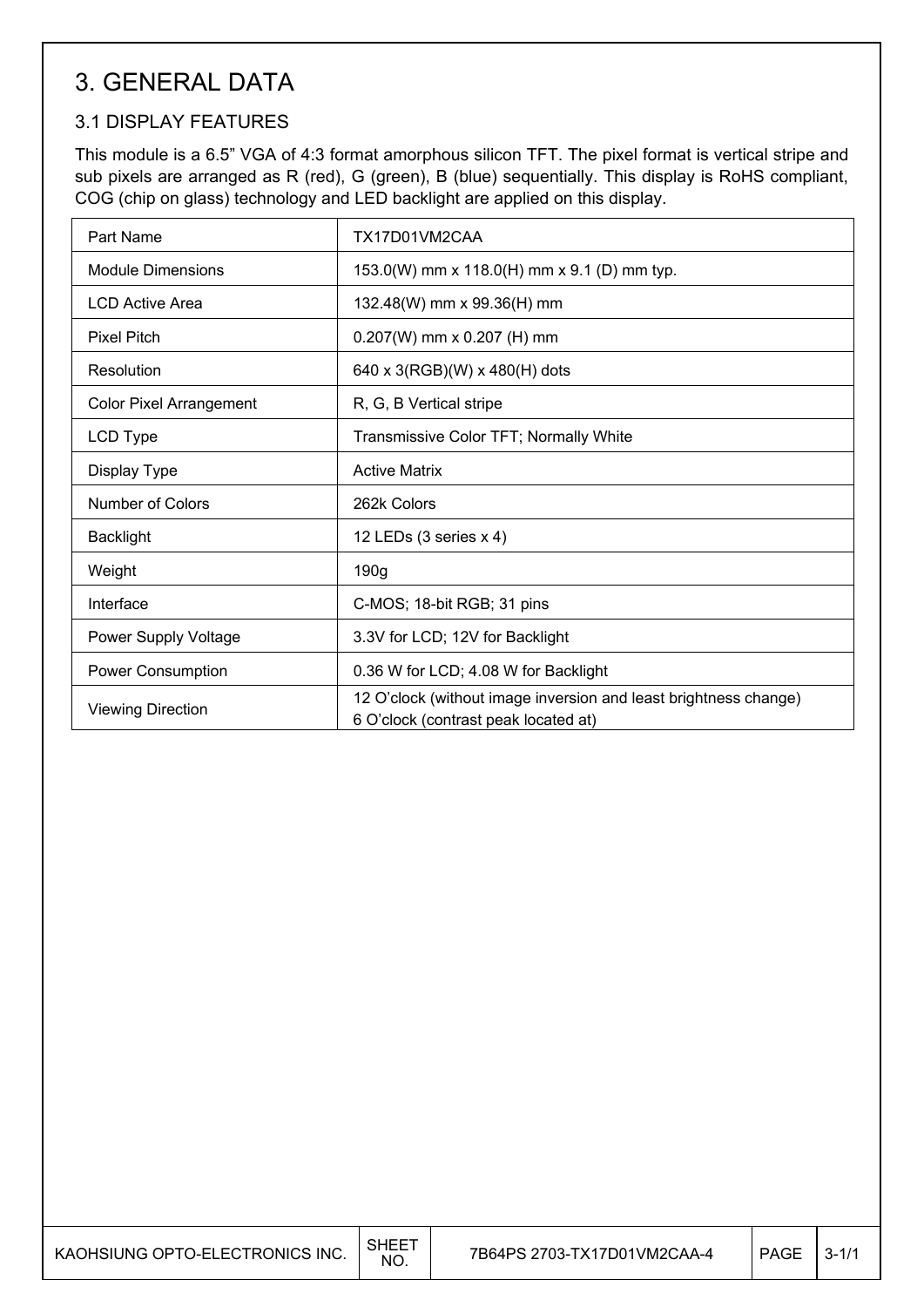# 4. ABSOLUTE MAXIMUM RATINGS

| Item                           | Symbol | Min.                         | Max.      | Unit              | Remarks                  |
|--------------------------------|--------|------------------------------|-----------|-------------------|--------------------------|
| <b>Supply Voltage</b>          | VDD    | $-0.3$                       | 5         |                   | $\overline{\phantom{a}}$ |
| Input Voltage of Logic         | VI     | $-0.3$                       | $VDD+0.3$ |                   | Note 1                   |
| <b>Operating Temperature</b>   | Top    | $-20$                        | 70        | $^{\circ}$ $\cap$ | Note 2                   |
| Storage Temperature            | Tst    | $-30$                        | 80        | $^{\circ}C$       | Note 2                   |
| <b>Backlight Input Voltage</b> | VLED   | $\qquad \qquad \blacksquare$ | 15        |                   | -                        |

Note 1: The rating is defined for the signal voltages of the interface such as CLK, DE, Hsync, Vsync and RGB data bus.

- Note 2: The maximum rating is defined as above based on the chamber temperature, which might be different from ambient temperature after assembling the panel into the application. Moreover, some temperature-related phenomenon as below needed to be noticed:
	- Background color, contrast and response time would be different in temperatures other than  $25^{\circ}$ C.

- Operating under high temperature will shorten LED lifetime.

| KAOHSIUNG OPTO-ELECTRONICS INC. | SHEE <sup>T</sup><br>NO. | 7B64PS 2704-TX17D01VM2CAA-4 | <b>PAGE</b> | $4 - 1/7$ |
|---------------------------------|--------------------------|-----------------------------|-------------|-----------|
|                                 |                          |                             |             |           |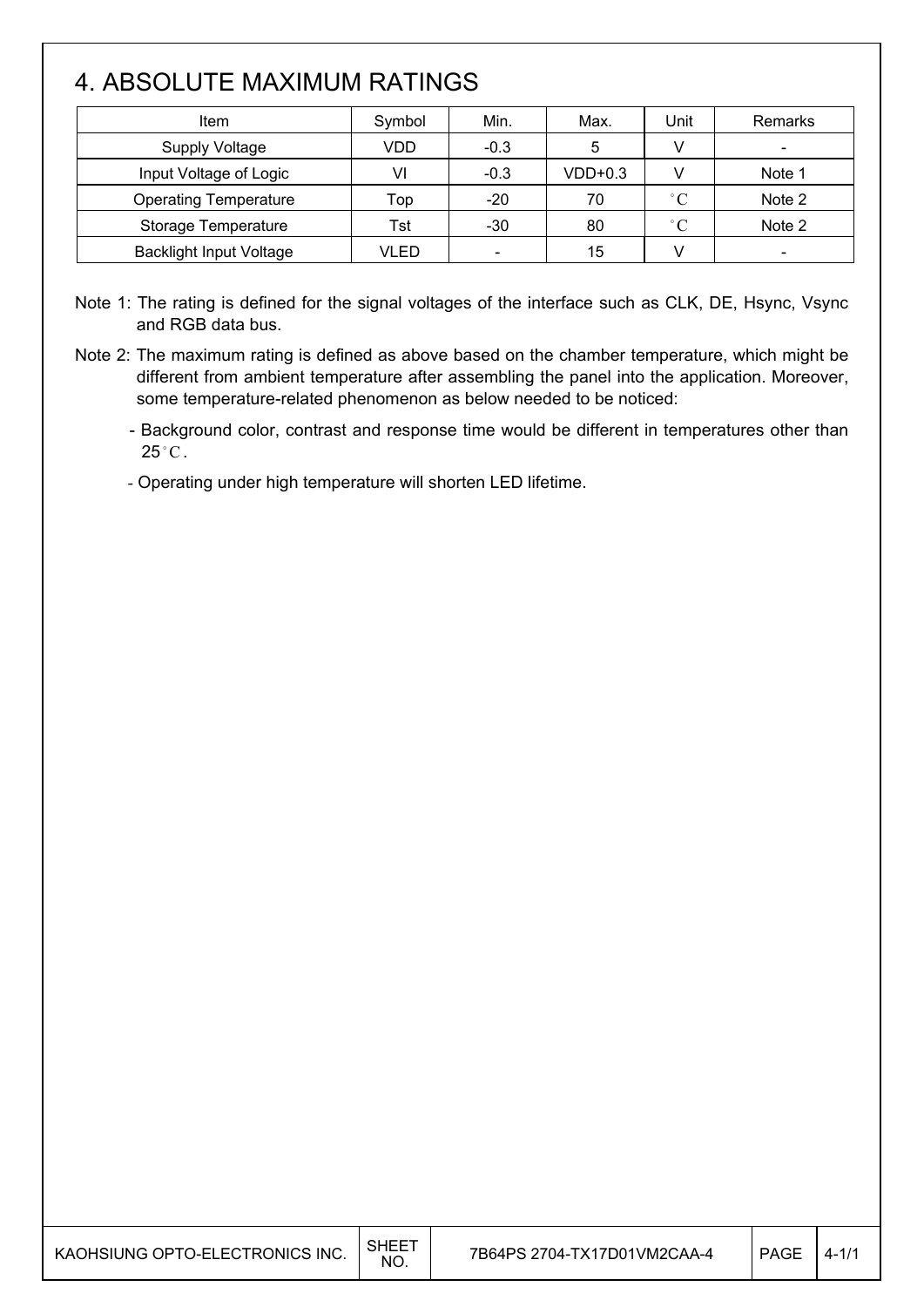# 5. ELECTRICAL CHARACTERISTICS

### 5.1 LCD CHARACTERISTICS

| LUD UHARAUTERISTIUS<br>$T_a = 25$ °C, VSS = 0V |                               |            |            |                          |        |            |                              |
|------------------------------------------------|-------------------------------|------------|------------|--------------------------|--------|------------|------------------------------|
| Item                                           | Symbol                        | Condition  | Min.       | Typ.                     | Max.   | Unit       | Remarks                      |
| Power Supply Voltage                           | VDD                           |            | 3.0        | 3.3                      | 3.6    | V          | $\overline{\phantom{a}}$     |
|                                                |                               | "H" level  | 0.7VDD     |                          | VDD    |            |                              |
| Input Voltage of Logic                         | VI                            | "L" level  | <b>VSS</b> | $\overline{\phantom{a}}$ | 0.3VDD | v          | Note 1                       |
| Power Supply Current                           | <b>IDD</b>                    | $VDD=3.3V$ |            | 110                      | 135    | mA         | Note $2,3$                   |
| <b>Vsync Frequency</b>                         | $f_{\rm\scriptscriptstyle v}$ |            |            | 60                       | 66     | Hz         |                              |
| <b>Hsync Frequency</b>                         | $f_H^{}$                      |            | 27.86      | 31.5                     | 37.62  | <b>KHz</b> | $\qquad \qquad \blacksquare$ |
| <b>CLK Frequency</b>                           | $J$ CLK                       |            | 22.29      | 25.2                     | 37.62  | <b>MHz</b> | -                            |

Note 1: The rating is defined for the signal voltages of the interface such as DE, CLK and RGB data bus.

Note 2: An all black check pattern is used when measuring IDD.  $f<sub>v</sub>$  is set to 60 Hz.

Note 3: 1.0A fuse is applied in the module for IDD. For display activation and protection purpose, power supply is recommended larger than 2.5A to start the display and break fuse once any short circuit occurred.

### 5.2 BACKLIGHT CHARACTERISTICS

| 9.2 DAUNLIUMI UMARAUTERISTIUS<br>$T_a = 25$ °C |             |                   |      |      |                          |      |                   |
|------------------------------------------------|-------------|-------------------|------|------|--------------------------|------|-------------------|
| Item                                           | Symbol      | Condition         | Min. | Тур. | Max.                     | Unit | <b>Remarks</b>    |
| <b>LED Input Voltage</b>                       | VLED        |                   | 11.7 | 12   | 12.3                     |      | Note <sub>1</sub> |
| <b>LED Forward Current</b>                     |             | 0V; 0% duty       | 320  | 340  | 360                      |      |                   |
| (Dim Control)                                  | <b>ILED</b> | 3.3VDC; 100% duty | 24   | 30   | 36                       | mA   | Note 2            |
| LED lifetime                                   |             | 340 mA            |      | 70K  | $\overline{\phantom{a}}$ | hrs  | Note 3            |

Note 1: As Fig. 5.1 shown, LED current is constant, 340 mA, controlled by the LED driver when applying 12V VLED.

Note 2: Dimming function can be obtained by applying DC voltage or PWM signal from the display interface CN1. The recommended PWM signal is  $1K \sim 10K$  Hz with 3.3V amplitude.

Note 3: The estimated lifetime is specified as the time to reduce 50% brightness by applying 340 mA at  $25^{\circ}$ C.

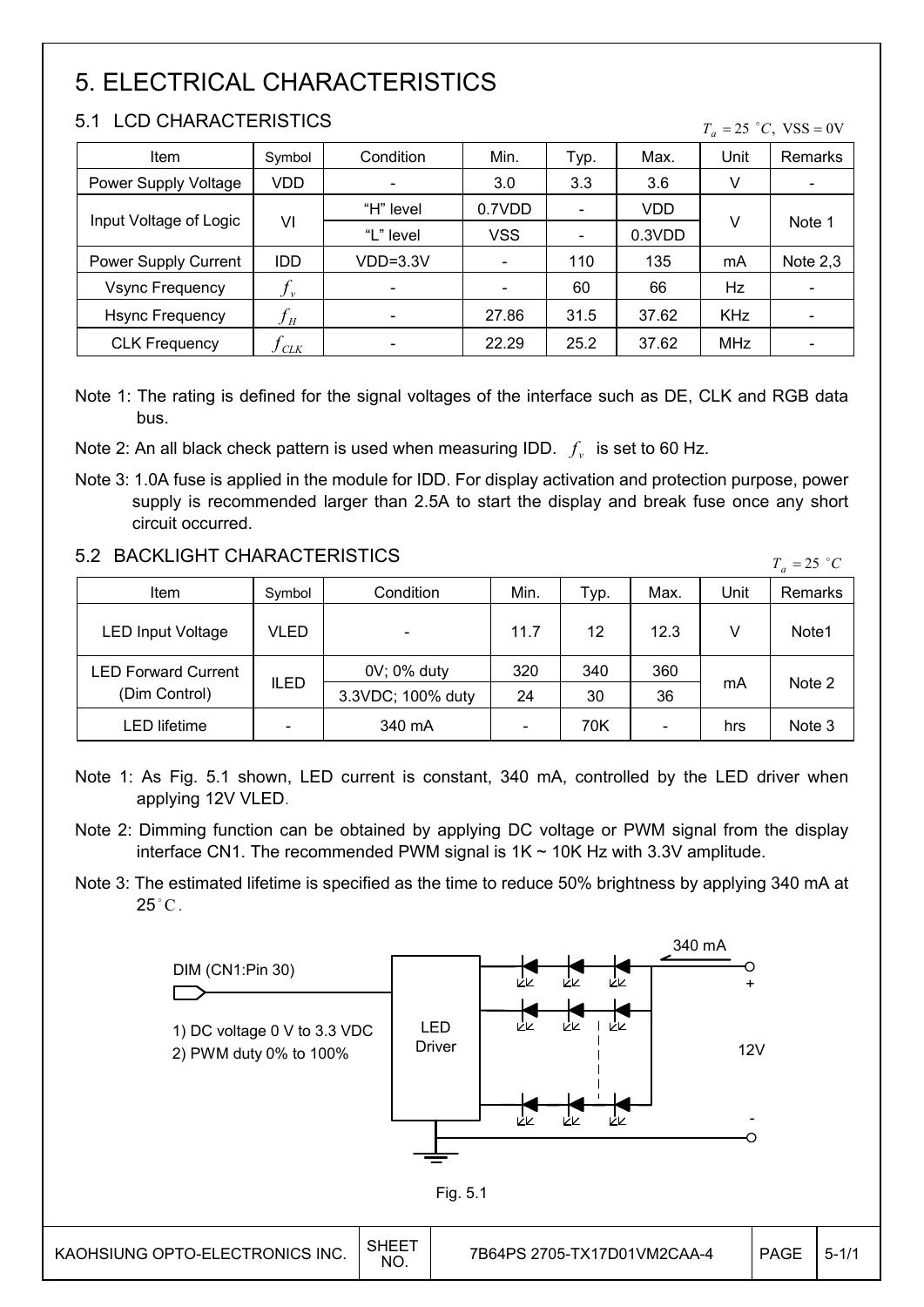# 6. OPTICAL CHARACTERISTICS

The optical characteristics are measured based on the conditions as below:

- Supplying the signals and voltages defined in the section of electrical characteristics.
- The backlight unit needs to be turned on for 30 minutes.
- The ambient temperature is 25 °C.
- In the dark room around 500~1000 lx, the equipment has been set for the measurements as shown in Fig 6.1.

|                                     |                      |                |                                          |      |                |                          | $T_a = 25 °C, f_v = 60$ Hz, VDD = 3.3V |         |
|-------------------------------------|----------------------|----------------|------------------------------------------|------|----------------|--------------------------|----------------------------------------|---------|
|                                     | Item                 |                | Condition                                | Min. | Typ.           | Max.                     | Unit                                   | Remarks |
| <b>Brightness of White</b>          |                      | $\blacksquare$ |                                          | 500  | 600            | $\blacksquare$           | $\text{cd/m}^2$                        | Note 1  |
| <b>Brightness Uniformity</b>        |                      | $\blacksquare$ | $\phi = 0^{\circ}, \theta = 0^{\circ}$ , | 70   | $\blacksquare$ |                          | %                                      | Note 2  |
| <b>Contrast Ratio</b>               |                      | <b>CR</b>      | ILED=340 mA                              | 300  | 600            | $\overline{\phantom{a}}$ | $\sim$                                 | Note 3  |
| Response Time<br>(Rising + Falling) |                      | $T_r + T_f$    | $\phi = 0^{\circ}, \theta = 0^{\circ}$   |      | 30             |                          | ms                                     | Note 4  |
| NTSC Ratio                          |                      |                | $\phi = 0^\circ$ , $\theta = 0^\circ$    |      | 50             |                          | $\%$                                   |         |
|                                     |                      | $\theta$ x     | $\phi = 0^\circ$ , CR $\geq 10$          | 70   | 80             |                          |                                        |         |
|                                     | <b>Viewing Angle</b> |                | $\phi = 180^\circ$ , CR $\geq 10$        | 70   | 80             |                          | Degree                                 |         |
|                                     |                      |                | $\phi = 90^{\circ}$ , CR $\geq 10$       | 50   | 60             |                          |                                        | Note 5  |
|                                     |                      | $\theta$ y'    | $\phi = 270^\circ$ , CR $\geq 10$        | 70   | 80             |                          |                                        |         |
|                                     |                      | X              |                                          | 0.52 | 0.57           | 0.62                     |                                        |         |
|                                     | Red                  | Y              |                                          | 0.30 | 0.35           | 0.40                     |                                        |         |
|                                     |                      | X              |                                          | 0.29 | 0.34           | 0.39                     |                                        |         |
| Color                               | Green                | Y              |                                          | 0.50 | 0.55           | 0.60                     |                                        |         |
| Chromaticity                        |                      | X              | $\phi = 0^{\circ}, \theta = 0^{\circ}$   | 0.09 | 0.14           | 0.19                     |                                        | Note 6  |
|                                     | Blue                 | Y              |                                          | 0.06 | 0.11           | 0.16                     |                                        |         |
|                                     |                      | X              |                                          | 0.25 | 0.30           | 0.35                     |                                        |         |
|                                     | White                | Y              | 0.26                                     |      | 0.31           | 0.36                     |                                        |         |

Note 1: The brightness is measured from the panel center point, P5 in Fig. 6.2, for the typical value.

Note 2: The brightness uniformity is calculated by the equation as below:

Brightness uniformity  $=\frac{100}{100}$   $\times$  100% Max.Brightness Brightness uniformity =  $\frac{\text{Min.~Brightness}}{\text{max.~S}}$ 

, which is based on the brightness values of the 9 points measured by BM-5 as shown in Fig. 6.2.

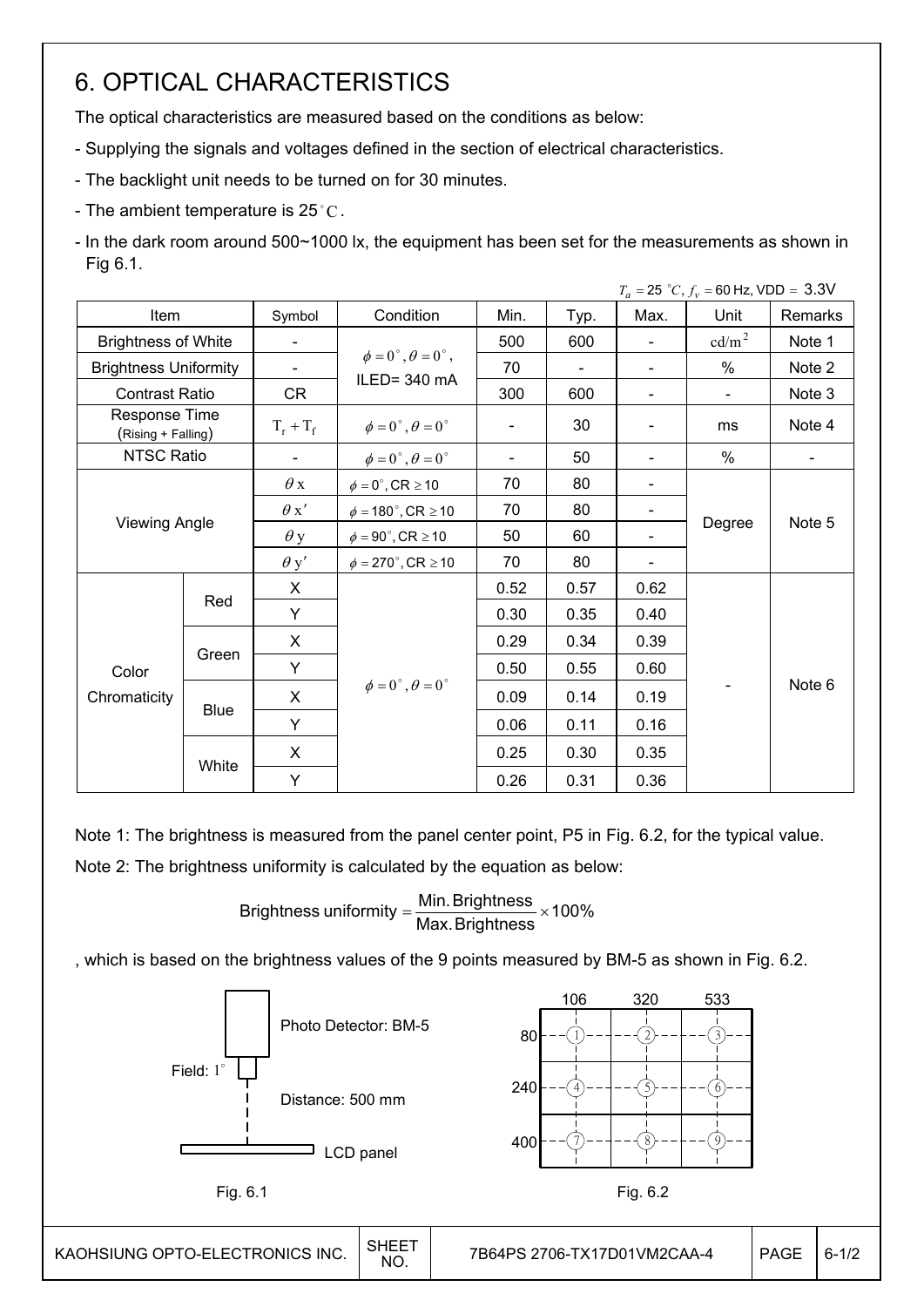Note 3: The Contrast Ratio is measured from the center point of the panel, P5, and defined as the following equation:



Note 4: The definition of response time is shown in Fig. 6.3. The rising time is the period from 90% brightness to 10% brightness when the data is from white to black. Oppositely, Falling time is the period from 10% brightness rising to 90% brightness.



Note 5: The definition of viewing angle is shown in Fig. 6.4. Angle  $\phi$  is used to represent viewing directions, for instance,  $\phi = 270^\circ$  means 6 o'clock, and  $\phi = 0^\circ$  means 3 o'clock. Moreover, angle  $\theta$  is used to represent viewing angles from axis Z toward plane XY.

 The viewing direction of this display is 12 o'clock, which means that a photograph with gray scale would not be reversed in color and the brightness change would be less from this direction. However, the best contrast peak would be located at 6 o'clock.



Fig 6.4

Note 6: The color chromaticity is measured from the center point of the panel, P5, as shown in Fig. 6.2.

| KAOHSIUNG OPTO-ELECTRONICS INC. | SHEE <sup>.</sup><br><b>NO</b> | 7B64PS 2706-TX17D01VM2CAA-4 | <b>PAGE</b> | $6-2/2$ |
|---------------------------------|--------------------------------|-----------------------------|-------------|---------|
|---------------------------------|--------------------------------|-----------------------------|-------------|---------|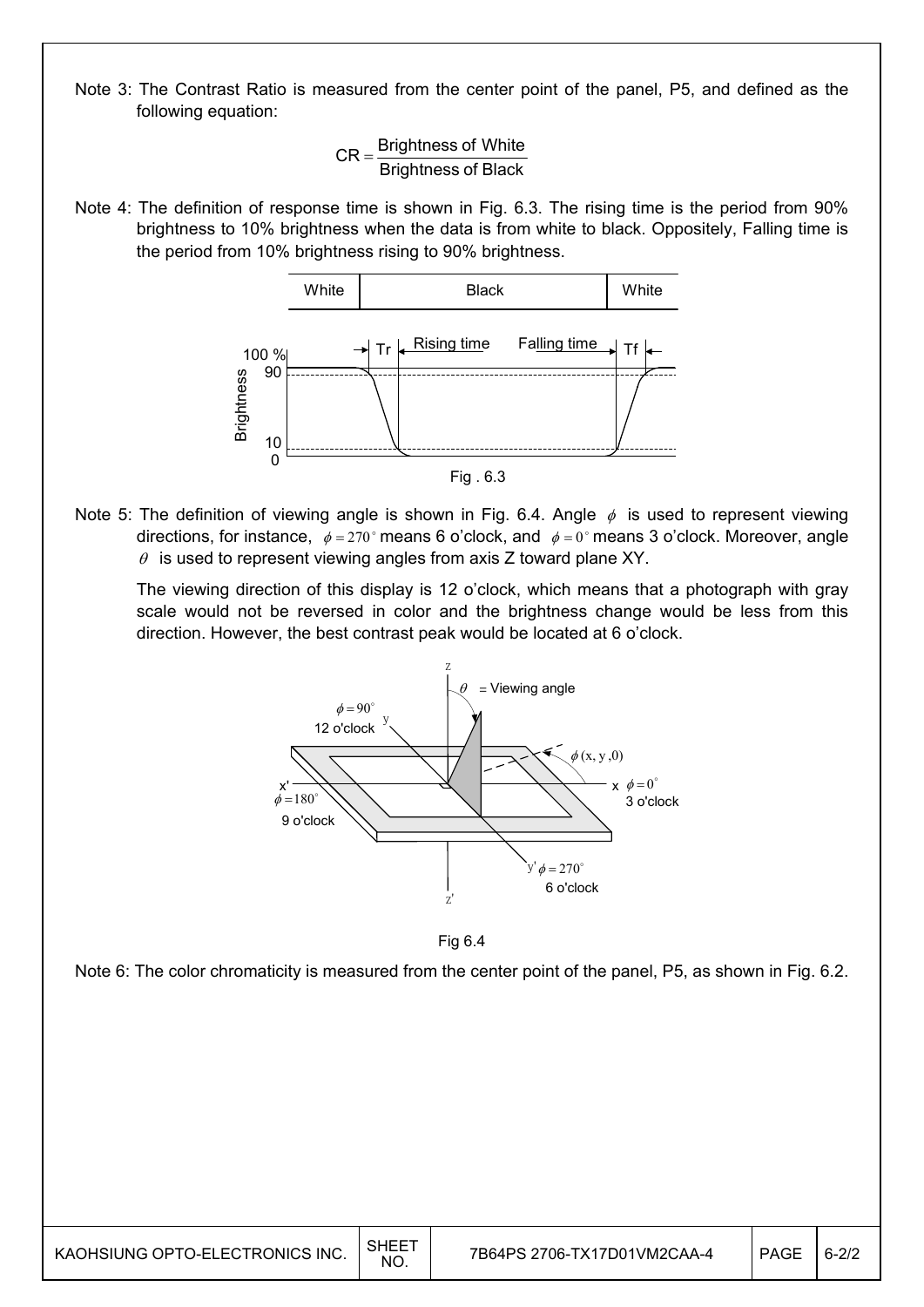# 7. BLOCK DIAGRAM



Note1: Signals are CLK, Hsync, Vsync, DE, SD, and RGB data bus.

| KAOHSIUNG OPTO-ELECTRONICS INC. | SHEE <sup>-</sup><br><b>NO</b> | 7B64PS 2707-TX17D01VM2CAA-4 | <b>PAGE</b> |  |
|---------------------------------|--------------------------------|-----------------------------|-------------|--|
|---------------------------------|--------------------------------|-----------------------------|-------------|--|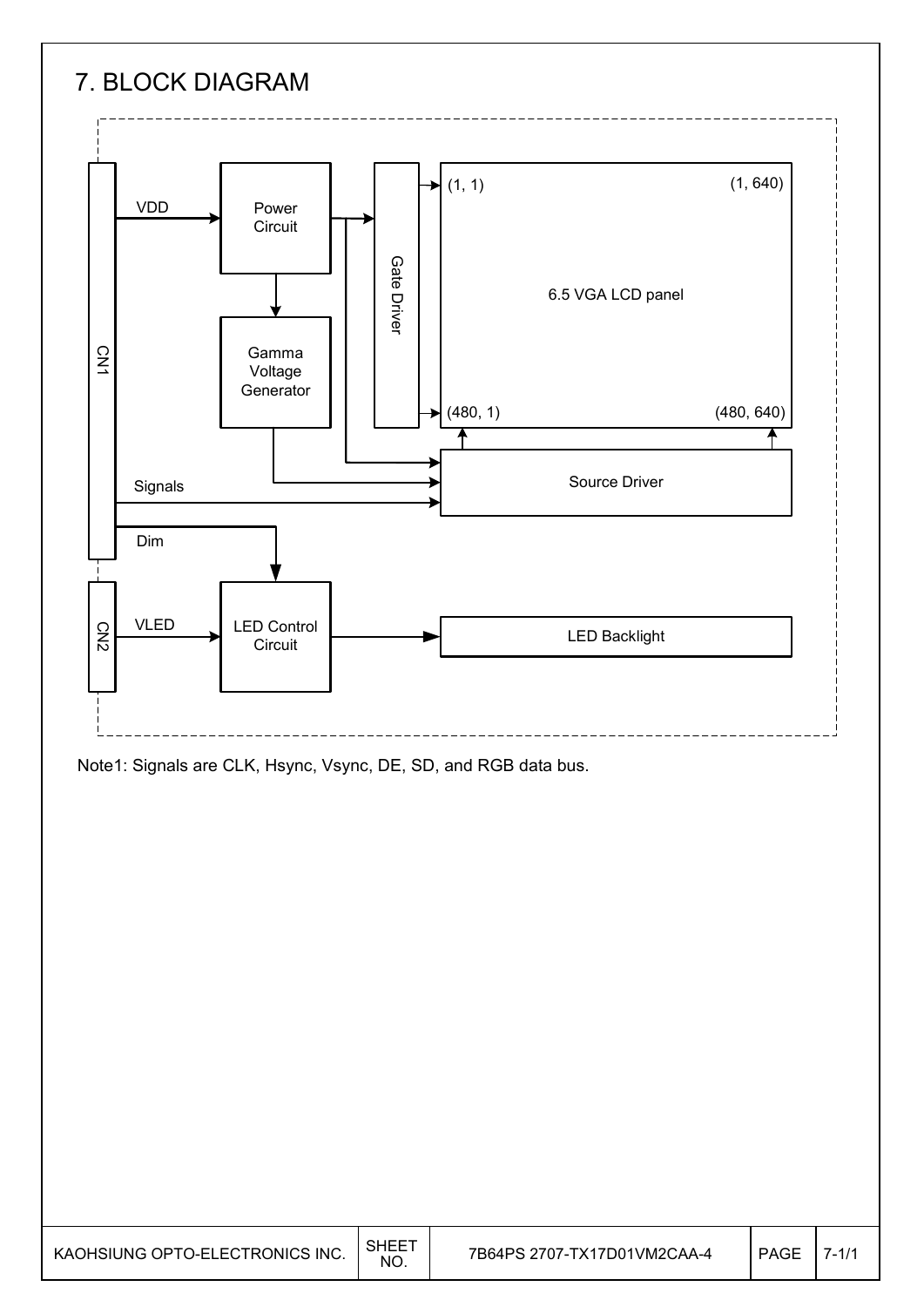# 8. RELIABILITY TESTS

| <b>Test Item</b>               | Condition                                                                                       |                         |
|--------------------------------|-------------------------------------------------------------------------------------------------|-------------------------|
| <b>High Temperature</b>        | 1) Operating<br>2) 70 $^{\circ}$ C                                                              | 240 hrs                 |
| Low Temperature                | 1) Operating<br>2) -20 $^{\circ}$ C                                                             | 240 hrs                 |
| <b>High Temperature</b>        | 1) Storage<br>2) $80^{\circ}$ C                                                                 | 240 hrs                 |
| Low Temperature                | 1) Storage<br>2) -30 $^{\circ}$ C                                                               | 240 hrs                 |
| <b>Heat Cycle</b>              | 1) Operating<br>2) $-20$ °C $-70$ °C<br>3) 3hrs~1hr~3hrs                                        | 240 hrs                 |
| <b>Thermal Shock</b>           | 1) Non-Operating<br>2) -35 $^{\circ}$ C $\leftrightarrow$ 85 $^{\circ}$ C<br>3) 0.5 hr ↔ 0.5 hr | 240 hrs                 |
| High Temperature &<br>Humidity | 1) Operating<br>2) 40 °C & 85%RH<br>3) Without condensation<br>(Note3)                          | 240 hrs                 |
| Vibration                      | 1) Non-Operating<br>2) 20~200 Hz<br>3) 2G<br>4) X, Y, and Z directions                          | 1 hr for each direction |
| <b>Mechanical Shock</b>        | 1) Non-Operating<br>2) 10 ms<br>3) 50G<br>4) $\pm X$ , $\pm Y$ and $\pm Z$ directions           | Once for each direction |
| <b>ESD</b>                     | 1) Glass: 9 points<br>2) Metal frame: 8 points<br>(Note4)                                       |                         |

Note 1: Display functionalities are inspected under the conditions defined in the specification after the reliability tests.

- Note 2: The display is not guaranteed for use in corrosive gas environments.
- Note 3: Under the condition of high temperature & humidity, if the temperature is higher than 40 °C, the humidity needs to be reduced as Fig. 8.1 shown.
- Note 4: All pins of LCD interface (CN1) have been tested by  $\pm 100V$  contact discharge of ESD under non-operating condition.

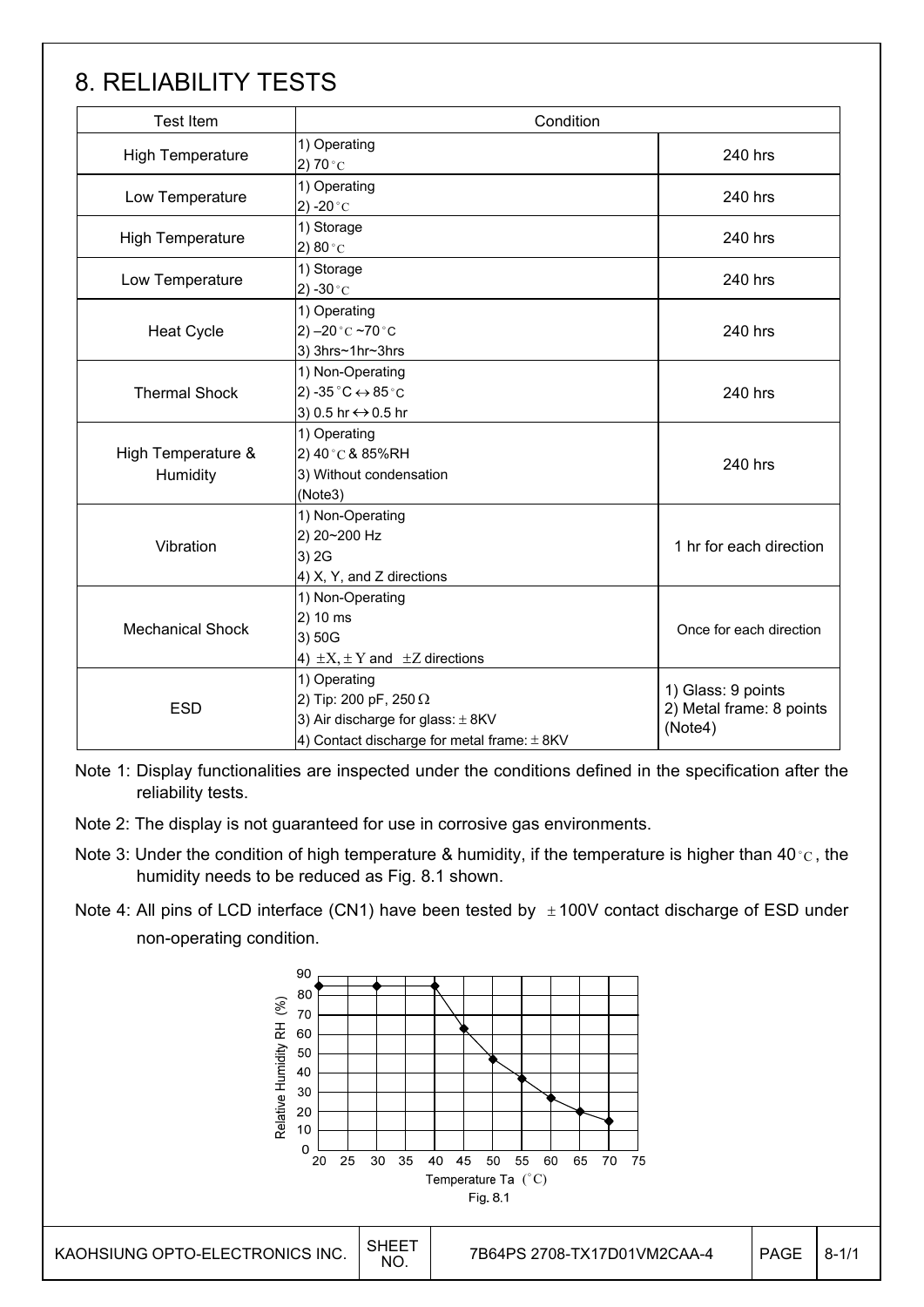# 9. LCD INTERFACE

### 9.1 INTERFACE PIN CONNECTIONS

The display interface connector (CN1) is DF9-31P-1V (Hirose), and Pin assignment is as below:

| Pin No.        | Symbol         | Signal                                                                                           |
|----------------|----------------|--------------------------------------------------------------------------------------------------|
| 1              | <b>GND</b>     | Ground                                                                                           |
| $\overline{2}$ | <b>CLK</b>     | Dot Clock                                                                                        |
|                |                | Horizontal synchronous signal and mode selection                                                 |
| 3              | <b>HSYNC</b>   | Synchronous Mode: Hsync signal input                                                             |
|                |                | Data Enable Mode: Open or Low                                                                    |
| 4              | <b>VSYNC</b>   | Vertical synchronous signal                                                                      |
| 5              | <b>GND</b>     | Ground                                                                                           |
| $\,6$          | R <sub>0</sub> | Red data (LSB)                                                                                   |
| 7              | R1             | Red data                                                                                         |
| 8              | R2             | Red data                                                                                         |
| 9              | R <sub>3</sub> | Red data                                                                                         |
| 10             | R <sub>4</sub> | Red data                                                                                         |
| 11             | R <sub>5</sub> | Red data (MSB)                                                                                   |
| 12             | <b>GND</b>     | Ground                                                                                           |
| 13             | G <sub>0</sub> | Green data (LSB)                                                                                 |
| 14             | G <sub>1</sub> | Green data                                                                                       |
| 15             | G <sub>2</sub> | Green data                                                                                       |
| 16             | G <sub>3</sub> | Green data                                                                                       |
| 17             | G4             | Green data                                                                                       |
| 18             | G <sub>5</sub> | Green data (MSB)                                                                                 |
| 19             | <b>GND</b>     | Ground                                                                                           |
| 20             | B <sub>0</sub> | Blue data (LSB)                                                                                  |
| 21             | <b>B1</b>      | Blue data                                                                                        |
| 22             | <b>B2</b>      | Blue data                                                                                        |
| 23             | B <sub>3</sub> | Blue data                                                                                        |
| 24             | <b>B4</b>      | Blue data                                                                                        |
| 25             | B <sub>5</sub> | Blue data (MSB)                                                                                  |
| 26             | <b>GND</b>     | Ground                                                                                           |
| 27             | DE             | Data Enable Signal                                                                               |
| 28             | <b>VDD</b>     | Power Supply                                                                                     |
| 29             | <b>VDD</b>     | Power Supply                                                                                     |
| 30             | <b>DIM</b>     | Normal Brightness: 0V or 0% PWM Duty<br>Brightness Control: 0V to 3.3 VDC or 0% to 100% PWM Duty |
| 31             | $\mathsf{SD}$  | Normal Scan: Low or open<br>Reverse Scan: High                                                   |

The backlight connector (CN2) is SM02(8.0)B-BHS-1-TB (LF)(SN) made by JST, and pin assignment is as below:

| Pin No. | Symbol | Signal |
|---------|--------|--------|
|         | VLED   | 12VDC  |
| -       | GND    | Ground |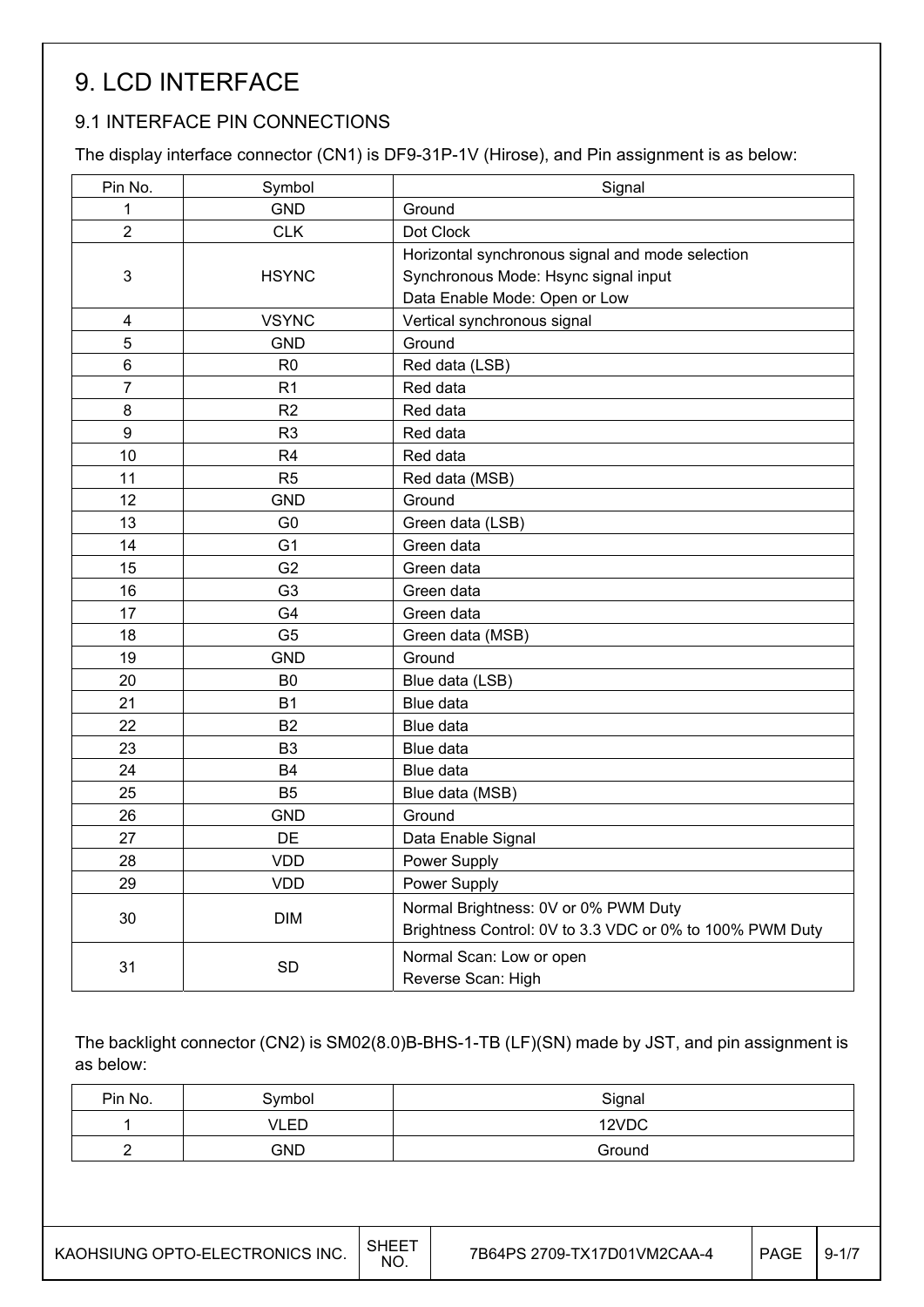### 9.2 TIMING CHART

#### A. SYNCHRONOUS MODE



| KAOHSIUNG OPTO-ELECTRONICS INC. | , SHEE <sup>7</sup><br><b>NO</b> | 7B64PS 2709-TX17D01VM2CAA-4 | <b>PAGE</b> | $9-2/7$ |
|---------------------------------|----------------------------------|-----------------------------|-------------|---------|
|---------------------------------|----------------------------------|-----------------------------|-------------|---------|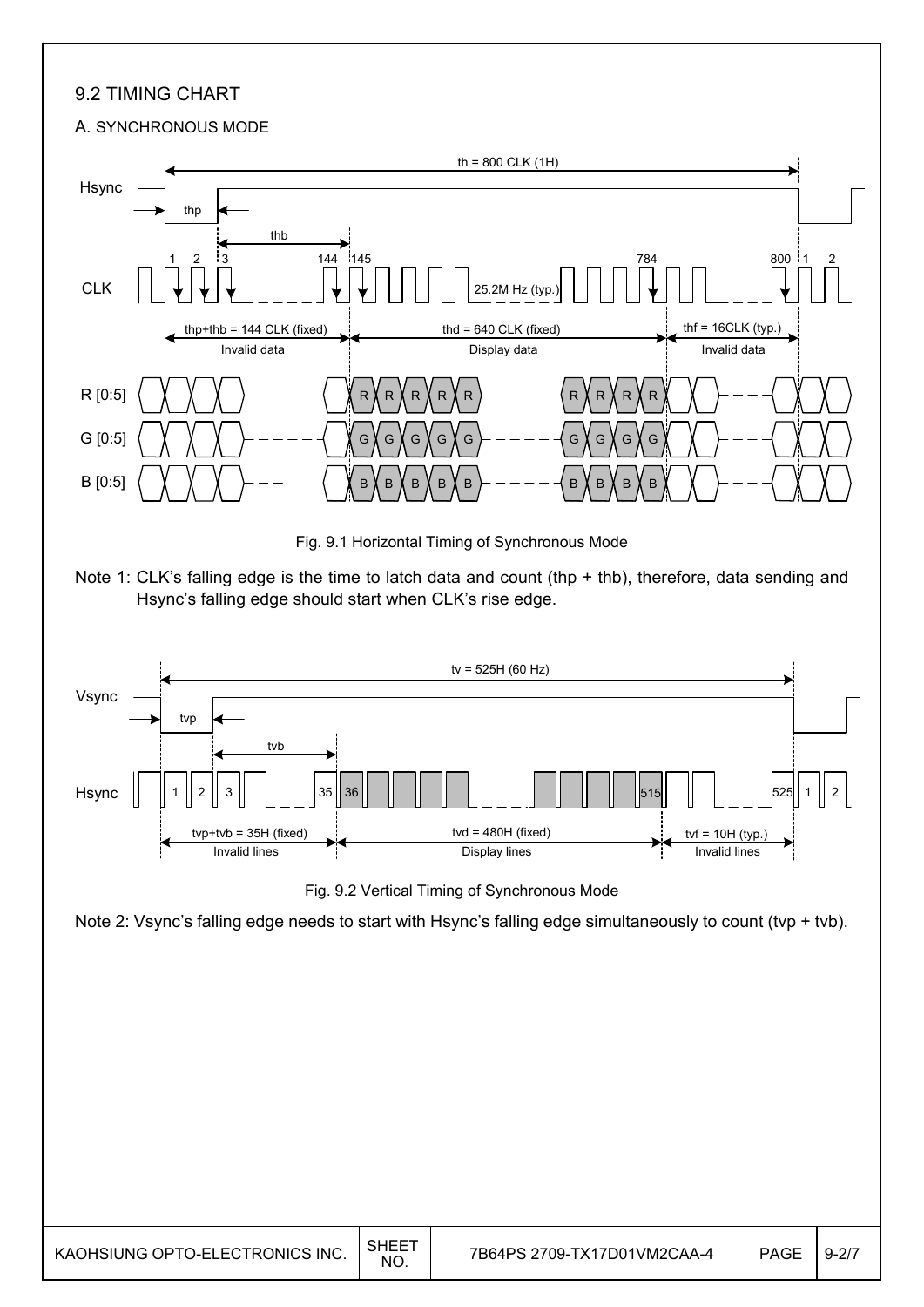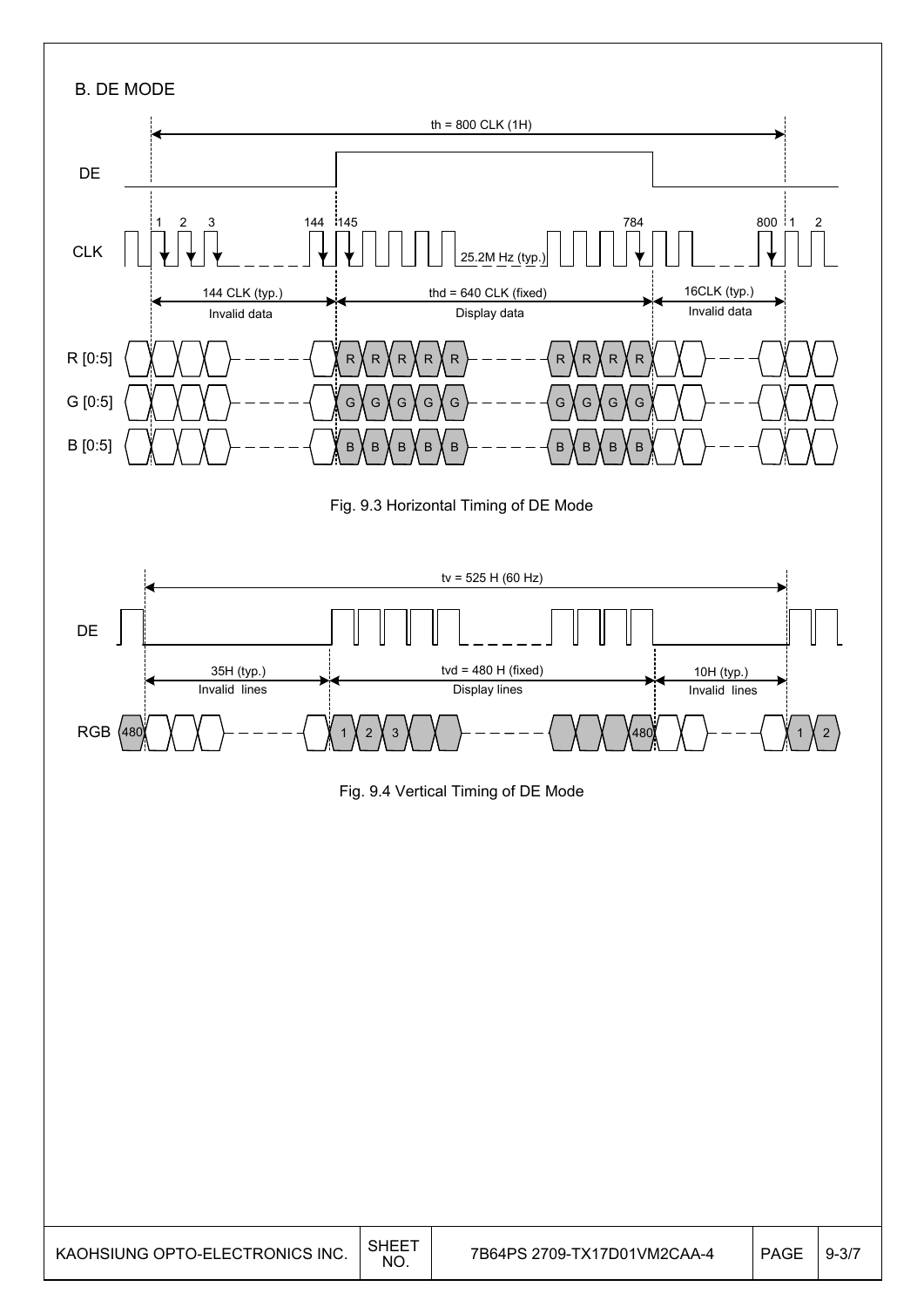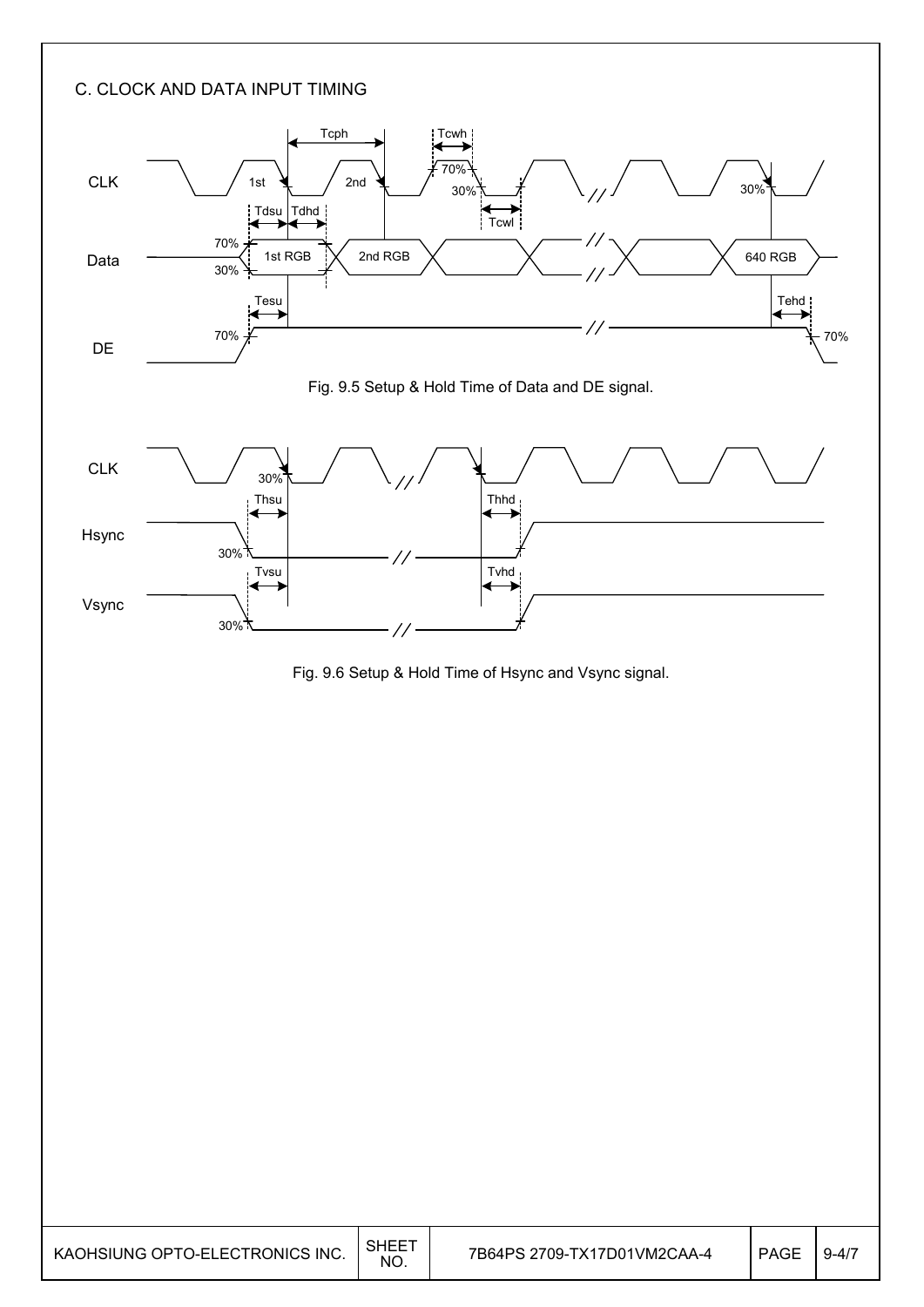#### 9.3 TIME TABLE

The column of timing sets including minimum, typical, and maximum as below are based on the best optical performance, frame frequency (Vsync) = 60 Hz to define. If 60 Hz is not the aim to set, 54~66 Hz for Vsync is recommended to apply for better performance by other parameter combination as the definitions in section 5.1.

#### A. SYNCHRONOUS MODE

| Item  |                            | Symbol      | Min. | Typ. | Max. | Unit       |
|-------|----------------------------|-------------|------|------|------|------------|
|       | <b>CLK Frequency</b>       | fclk        | 24.8 | 25.2 | 34.2 | M Hz       |
|       | Display Data               | thd         | 640  | 640  | 640  |            |
|       | Cycle Time                 | th          | 800  | 800  | 1000 |            |
| Hsync | Pulse Width                | thp         | 1    | 2    | 10   | <b>CLK</b> |
|       | Pulse Width and Back Porch | thp $+$ thb | 144  | 144  | 144  |            |
|       | <b>Front Porch</b>         | thf         | 16   | 16   | 216  |            |
|       | Display Line               | tvd         | 480  | 480  | 480  |            |
|       | Cycle Time                 | tv          | 516  | 525  | 570  |            |
| Vsync | Pulse Width                | tvp         | 1    | 2    | 10   | H          |
|       | Pulse Width and Back Porch | $typ + tvb$ | 35   | 35   | 35   |            |
|       | <b>Front Porch</b>         | tvf         | 1    | 10   | 55   |            |

#### B. DE MODE

| Item       |                      | Symbol | Min. | Typ. | Max. | Unit       |
|------------|----------------------|--------|------|------|------|------------|
|            | <b>CLK Frequency</b> | fclk   | 24.8 | 25.2 | 34.2 | M Hz       |
| Horizontal | Display Data         | thd    | 640  | 640  | 640  |            |
|            | Cycle Time           | th     | 800  | 800  | 1000 | <b>CLK</b> |
|            | Display Data         | tvd    | 480  | 480  | 480  |            |
| Vertical   | Cycle Time           | tv     | 516  | 525  | 570  | Н          |

#### C. CLOCK AND DATA INPUT TIMING

|            | Item             | Symbol      | Min.  | Typ.                         | Max.                     | Unit |
|------------|------------------|-------------|-------|------------------------------|--------------------------|------|
|            | Duty             | Tcwh        | 40    | 50                           | 60                       | $\%$ |
| <b>CLK</b> | Cycle Time       | Tcph        | 29.23 | 39.68                        | $\overline{\phantom{a}}$ |      |
|            | Setup Time       | Tvsu        | 8     | $\qquad \qquad \blacksquare$ |                          |      |
| Vsync      | <b>Hold Time</b> | Tyhd        | 8     | $\overline{\phantom{a}}$     | $\overline{\phantom{a}}$ |      |
|            | Setup Time       | Thsu        | 8     | $\overline{\phantom{a}}$     | $\overline{\phantom{0}}$ |      |
| Hsync      | <b>Hold Time</b> | <b>Thhd</b> | 8     | ۰                            |                          | ns   |
|            | Setup Time       | Tdsu        | 8     | $\overline{\phantom{a}}$     | $\overline{\phantom{a}}$ |      |
| Data       | <b>Hold Time</b> | <b>Tdhd</b> | 8     | $\qquad \qquad \blacksquare$ | $\overline{\phantom{0}}$ |      |
|            | Setup Time       | Tesu        | 8     | $\overline{\phantom{a}}$     |                          |      |
| <b>DE</b>  | <b>Hold Time</b> | Tehd        | 8     | $\qquad \qquad \blacksquare$ | -                        |      |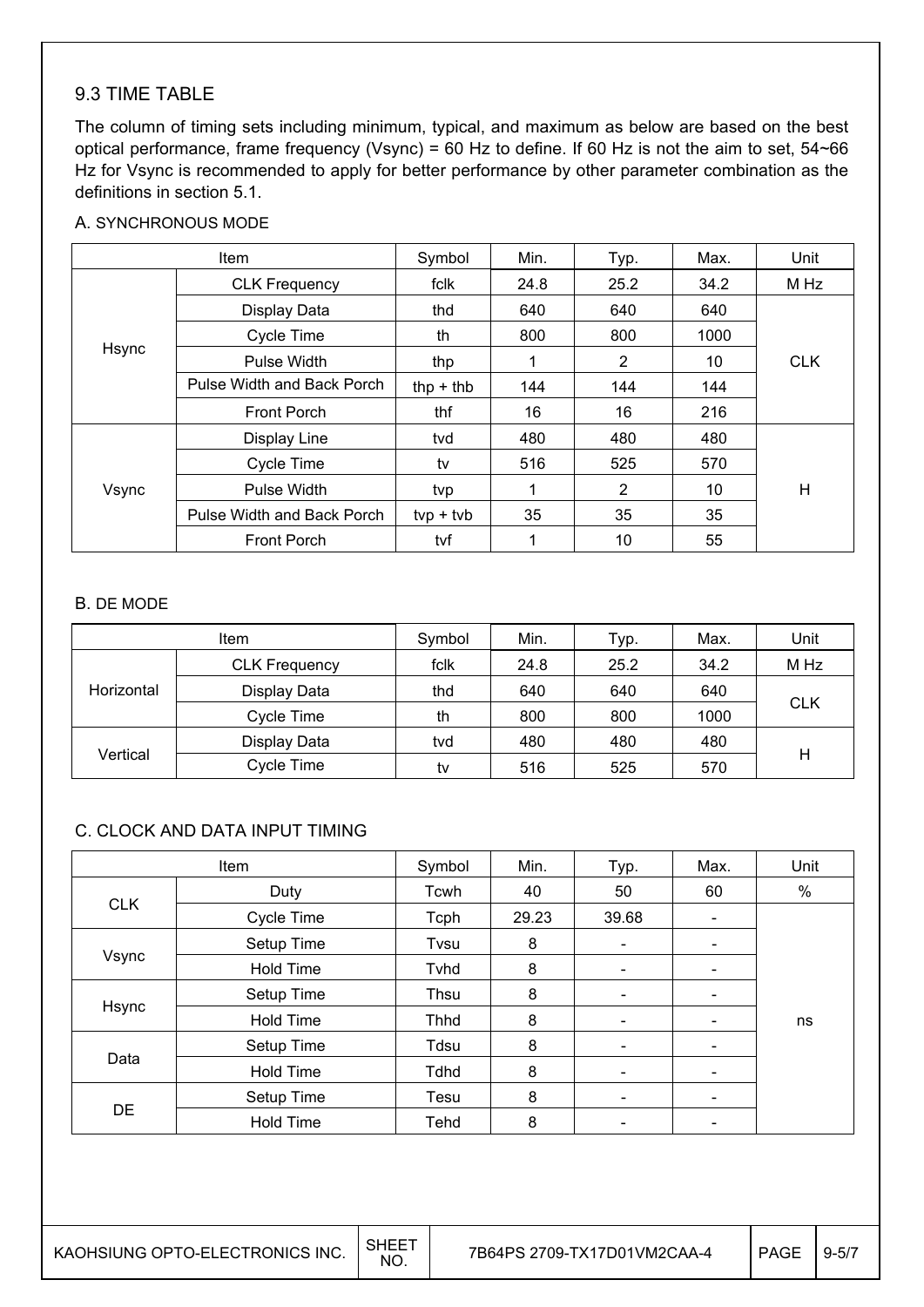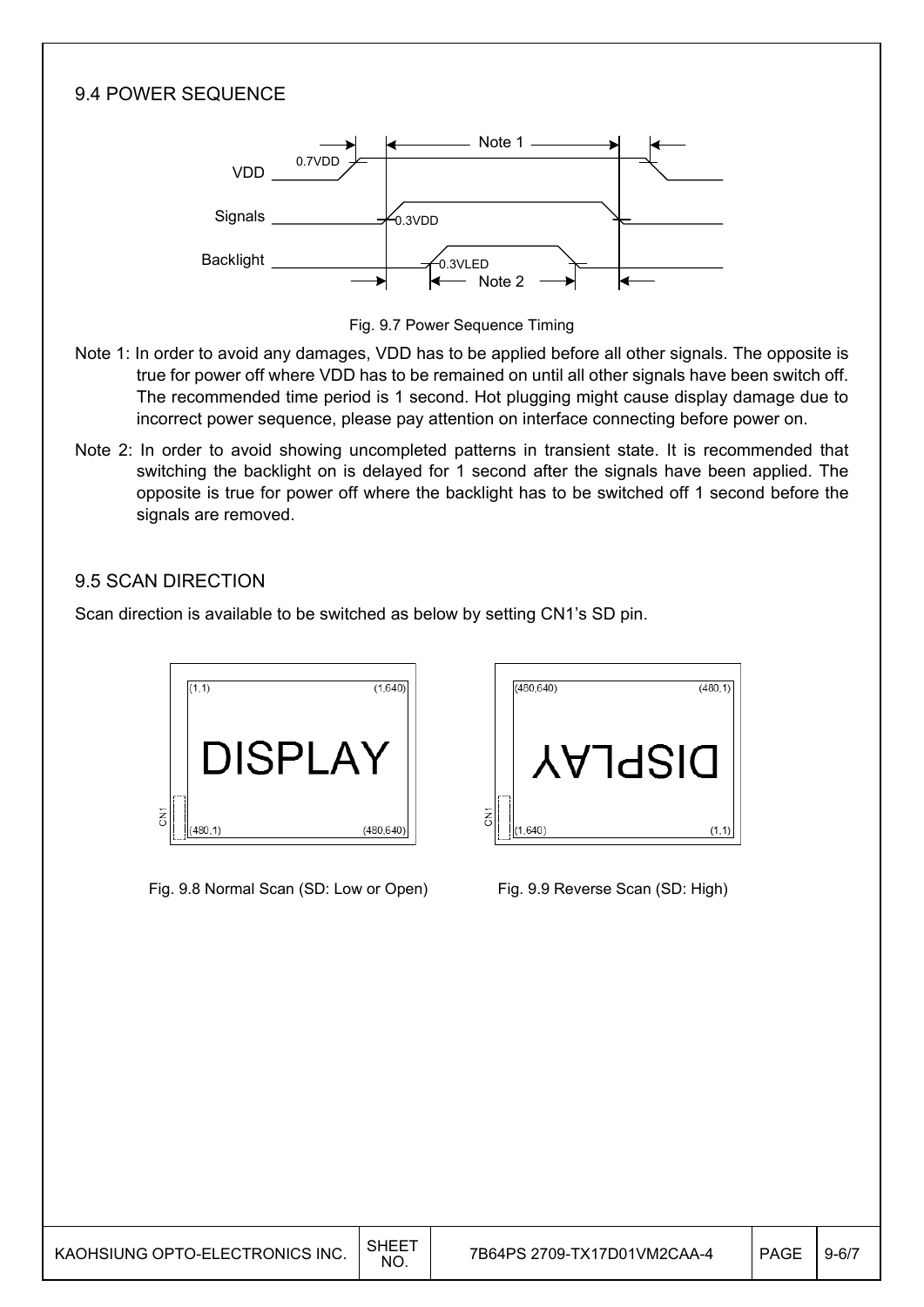### 9.6 DATA INPUT for DISPLAY COLOR

|              | COLOR &          |                |                                        |                                        |                |                     |                |                |                     | Data Signal    |                                        |                |                                        |                                  |                |                |                |                                  |                                        |
|--------------|------------------|----------------|----------------------------------------|----------------------------------------|----------------|---------------------|----------------|----------------|---------------------|----------------|----------------------------------------|----------------|----------------------------------------|----------------------------------|----------------|----------------|----------------|----------------------------------|----------------------------------------|
|              | Gray Scale       | R <sub>5</sub> | R4                                     | R <sub>3</sub>                         | R <sub>2</sub> | R <sub>1</sub>      | R <sub>0</sub> | G <sub>5</sub> | G4                  | G <sub>3</sub> | G <sub>2</sub>                         | G <sub>1</sub> | G <sub>0</sub>                         | <b>B5</b>                        | <b>B4</b>      | B <sub>3</sub> | <b>B2</b>      | <b>B1</b>                        | B <sub>0</sub>                         |
|              | <b>Black</b>     | $\mathbf 0$    | 0                                      | 0                                      | $\mathbf 0$    | 0                   | $\mathbf 0$    | $\mathbf 0$    | $\mathbf 0$         | $\overline{0}$ | $\mathbf 0$                            | 0              | $\mathbf 0$                            | $\mathbf 0$                      | $\mathbf 0$    | $\mathbf 0$    | 0              | $\mathbf 0$                      | $\mathbf 0$                            |
|              | Red(0)           | 1              | 1                                      | 1                                      | 1              | 1                   | 1              | $\mathbf 0$    | 0                   | 0              | 0                                      | 0              | 0                                      | 0                                | 0              | $\mathbf 0$    | 0              | 0                                | 0                                      |
|              | Green (0)        | $\mathbf 0$    | 0                                      | $\mathbf 0$                            | 0              | $\mathbf 0$         | $\mathbf 0$    | $\mathbf{1}$   | $\mathbf{1}$        | 1              | 1                                      | 1              | $\mathbf{1}$                           | $\mathbf 0$                      | 0              | $\mathbf 0$    | 0              | $\Omega$                         | 0                                      |
| <b>Basic</b> | Blue $(0)$       | 0              | 0                                      | $\mathbf 0$                            | 0              | 0                   | $\mathbf 0$    | $\mathbf 0$    | $\mathbf 0$         | 0              | 0                                      | 0              | 0                                      | 1                                | $\mathbf{1}$   | $\overline{1}$ | 1              | 1                                | 1                                      |
| Color        | Cyan             | 0              | 0                                      | 0                                      | 0              | 0                   | $\mathbf 0$    | 1              | 1                   | 1              | 1                                      | 1              | 1                                      | 1                                | 1              | 1              | 1              | 1                                | 1                                      |
|              | Magenta          | 1              | 1                                      | $\mathbf{1}$                           | 1              | 1                   | 1              | $\mathbf 0$    | 0                   | 0              | 0                                      | 0              | 0                                      | 1                                | 1              | 1              | 1              | 1                                | 1                                      |
|              | Yellow           | 1              | 1                                      | 1                                      | 1              | 1                   | 1              | 1              | $\mathbf{1}$        | 1              | 1                                      | 1              | 1                                      | $\mathbf 0$                      | 0              | $\mathbf 0$    | 0              | 0                                | 0                                      |
|              | White            | 1              | 1                                      | $\mathbf{1}$                           | 1              | 1                   | 1              | 1              | $\mathbf{1}$        | 1              | 1                                      | 1              | 1                                      | 1                                | 1              | 1              | 1              | 1                                | 1                                      |
|              | <b>Black</b>     | 0              | 0                                      | 0                                      | 0              | 0                   | $\mathbf 0$    | $\mathbf 0$    | $\mathbf 0$         | 0              | 0                                      | 0              | 0                                      | $\overline{0}$                   | 0              | 0              | 0              | 0                                | 0                                      |
|              | Red (62)         | $\mathbf 0$    | 0                                      | 0                                      | 0              | 0                   | 1              | $\overline{0}$ | $\overline{0}$      | 0              | $\mathbf 0$                            | 0              | $\overline{0}$                         | $\overline{0}$                   | 0              | $\mathbf 0$    | 0              | $\overline{0}$                   | $\mathbf 0$                            |
|              | Red (61)         | $\mathbf 0$    | 0                                      | 0                                      | 0              | 1                   | $\overline{0}$ | $\mathbf 0$    | $\mathbf 0$         | 0              | 0                                      | 0              | 0                                      | $\mathbf 0$                      | $\overline{0}$ | $\mathbf 0$    | 0              | $\overline{0}$                   | 0                                      |
| Red          |                  | $\blacksquare$ | $\blacksquare$<br>$\ddot{\phantom{a}}$ | $\blacksquare$                         | $\cdot$        | t                   |                | $\blacksquare$ | ٠                   |                |                                        |                | $\blacksquare$<br>$\ddot{\phantom{a}}$ | $\cdot$                          |                | $\blacksquare$ |                | $\blacksquare$                   | Ì                                      |
|              |                  | $\blacksquare$ | $\blacksquare$                         | $\blacksquare$<br>٠                    | $\blacksquare$ | ÷,                  | $\blacksquare$ | $\blacksquare$ | $\blacksquare$      | $\cdot$        | $\blacksquare$                         | $\cdot$        | $\blacksquare$<br>$\blacksquare$       | Ì,                               |                | $\cdot$        | $\blacksquare$ | $\blacksquare$                   | $\blacksquare$<br>$\blacksquare$       |
|              | Red (1)          | $\mathbf{1}$   | 1                                      | $\mathbf{1}$                           | 1              | $\mathbf{1}$        | $\overline{0}$ | $\mathbf 0$    | $\mathbf 0$         | 0              | $\mathbf 0$                            | $\mathbf 0$    | 0                                      | $\mathbf 0$                      | 0              | $\mathbf 0$    | $\mathbf 0$    | 0                                | 0                                      |
|              | Red (0)          | $\mathbf{1}$   | 1                                      | 1                                      | 1              | $\mathbf{1}$        | 1              | $\mathbf 0$    | $\mathbf 0$         | 0              | $\mathbf 0$                            | 0              | 0                                      | 0                                | $\mathbf 0$    | $\mathbf 0$    | 0              | 0                                | 0                                      |
|              | <b>Black</b>     | 0              | 0                                      | 0                                      | 0              | 0                   | $\mathbf 0$    | $\mathbf 0$    | 0                   | 0              | $\mathbf 0$                            | 0              | 0                                      | $\mathbf 0$                      | 0              | $\mathbf 0$    | 0              | 0                                | 0                                      |
|              | Green (62)       | $\mathbf 0$    | 0                                      | 0                                      | 0              | $\mathbf 0$         | $\mathbf 0$    | $\mathbf 0$    | 0                   | 0              | $\mathbf 0$                            | 0              | 1                                      | $\mathbf 0$                      | 0              | $\mathbf 0$    | 0              | 0                                | $\mathbf 0$                            |
|              | Green (61)       | $\mathbf 0$    | 0                                      | 0                                      | 0              | 0                   | $\mathbf 0$    | $\mathbf 0$    | 0                   | 0              | 0                                      | 1              | 0                                      | $\overline{0}$                   | 0              | $\mathbf 0$    | 0              | 0                                | 0                                      |
| Green        |                  | ٠              | Ì.                                     | $\blacksquare$<br>$\blacksquare$       | Ì              | $\ddot{\cdot}$      |                | t              | $\blacksquare$<br>٠ | $\cdot$        | $\blacksquare$<br>$\ddot{\phantom{a}}$ | t              | $\ddot{\phantom{a}}$                   | $\ddot{\cdot}$                   |                | $\blacksquare$ | $\blacksquare$ | $\blacksquare$<br>$\blacksquare$ | t                                      |
|              |                  | $\cdot$        | $\cdot$                                | $\blacksquare$<br>$\ddot{\phantom{a}}$ | $\blacksquare$ | $\blacksquare$<br>٠ | $\blacksquare$ | $\blacksquare$ | $\cdot$             | $\blacksquare$ | $\blacksquare$                         |                | $\blacksquare$<br>$\cdot$              | $\blacksquare$                   | $\blacksquare$ | $\cdot$        | $\blacksquare$ | ä,                               | $\blacksquare$<br>$\ddot{\phantom{a}}$ |
|              | Green (1)        | $\mathbf 0$    | 0                                      | $\mathbf 0$                            | $\mathbf 0$    | $\overline{0}$      | $\mathbf 0$    | $\overline{1}$ | $\mathbf{1}$        | 1              | 1                                      | 1              | 0                                      | $\overline{0}$                   | $\overline{0}$ | $\mathbf 0$    | $\mathbf 0$    | $\mathbf 0$                      | $\mathbf 0$                            |
|              | Green (0)        | 0              | 0                                      | 0                                      | 0              | 0                   | $\mathbf 0$    | 1              | 1                   | 1              | 1                                      | 1              | 1                                      | $\mathbf 0$                      | 0              | $\mathbf 0$    | 0              | 0                                | 0                                      |
|              | <b>Black</b>     | 0              | 0                                      | 0                                      | 0              | $\overline{0}$      | $\mathbf 0$    | $\mathbf 0$    | 0                   | 0              | $\mathbf 0$                            | $\mathbf 0$    | 0                                      | $\overline{0}$                   | 0              | $\mathbf 0$    | 0              | $\mathbf{0}$                     | $\mathbf 0$                            |
|              | <b>Blue (62)</b> | $\mathbf 0$    | 0                                      | 0                                      | 0              | $\mathbf 0$         | $\overline{0}$ | $\overline{0}$ | $\mathbf 0$         | 0              | $\overline{0}$                         | 0              | 0                                      | $\mathbf 0$                      | 0              | $\mathbf 0$    | 0              | 0                                | 1                                      |
|              | <b>Blue (61)</b> | 0              | 0                                      | 0                                      | 0              | 0                   | $\mathbf 0$    | 0              | 0                   | 0              | 0                                      | 0              | 0                                      | $\mathbf 0$                      | 0              | 0              | 0              | 1                                | 0                                      |
| <b>Blue</b>  | $\blacksquare$   | $\blacksquare$ | $\cdot$                                | $\blacksquare$                         | $\blacksquare$ | $\ddot{\cdot}$      | $\blacksquare$ | ł,             | $\cdot$             | $\cdot$        | $\blacksquare$                         | $\blacksquare$ | $\blacksquare$<br>$\cdot$              | $\blacksquare$                   | $\blacksquare$ | $\cdot$        | $\cdot$        | ä,                               | $\blacksquare$<br>$\ddot{\phantom{a}}$ |
|              | $\blacksquare$   | $\cdot$        | $\blacksquare$                         | $\blacksquare$                         | $\blacksquare$ | $\cdot$<br>٠        | $\blacksquare$ | $\blacksquare$ | $\cdot$             | $\cdot$        | $\blacksquare$                         |                | $\cdot$<br>$\cdot$                     | $\blacksquare$<br>$\blacksquare$ | $\blacksquare$ | $\cdot$        | $\cdot$        | $\blacksquare$                   | $\cdot$<br>$\ddot{\phantom{a}}$        |
|              | Blue (1)         | $\mathbf 0$    | 0                                      | 0                                      | 0              | 0                   | $\mathbf 0$    | $\mathbf 0$    | $\mathbf 0$         | 0              | $\mathbf 0$                            | 0              | 0                                      | 1                                | $\mathbf{1}$   | 1              | 1              | 1                                | $\mathbf 0$                            |
|              | Blue $(0)$       | 0              | 0                                      | 0                                      | 0              | 0                   | 0              | 0              | 0                   | 0              | 0                                      | 0              | 0                                      | 1                                | 1              | 1              | 1              | 1                                | 1                                      |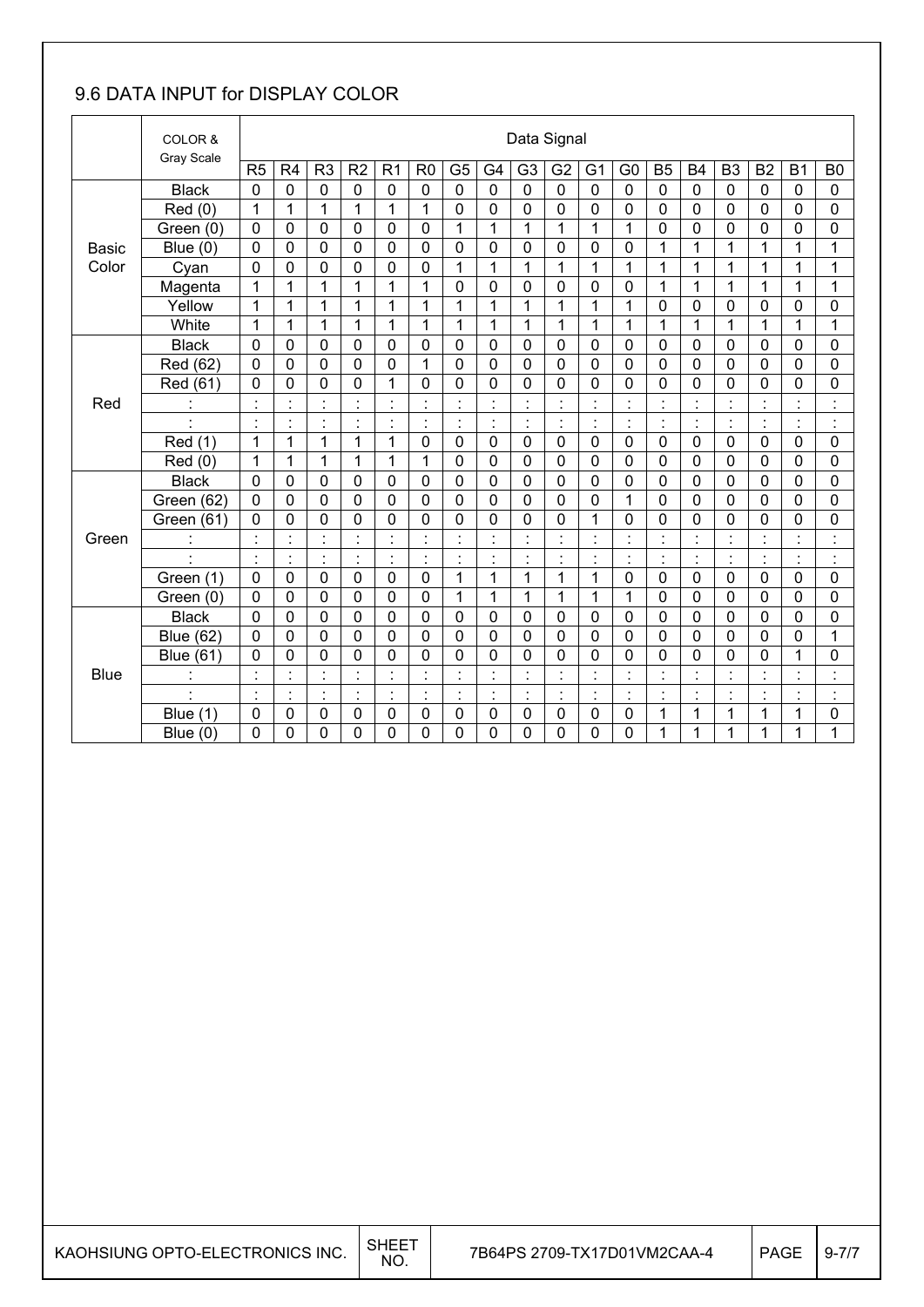### **10. OUTLINE DIMENSIONS** 10.1 FRONT VIEW

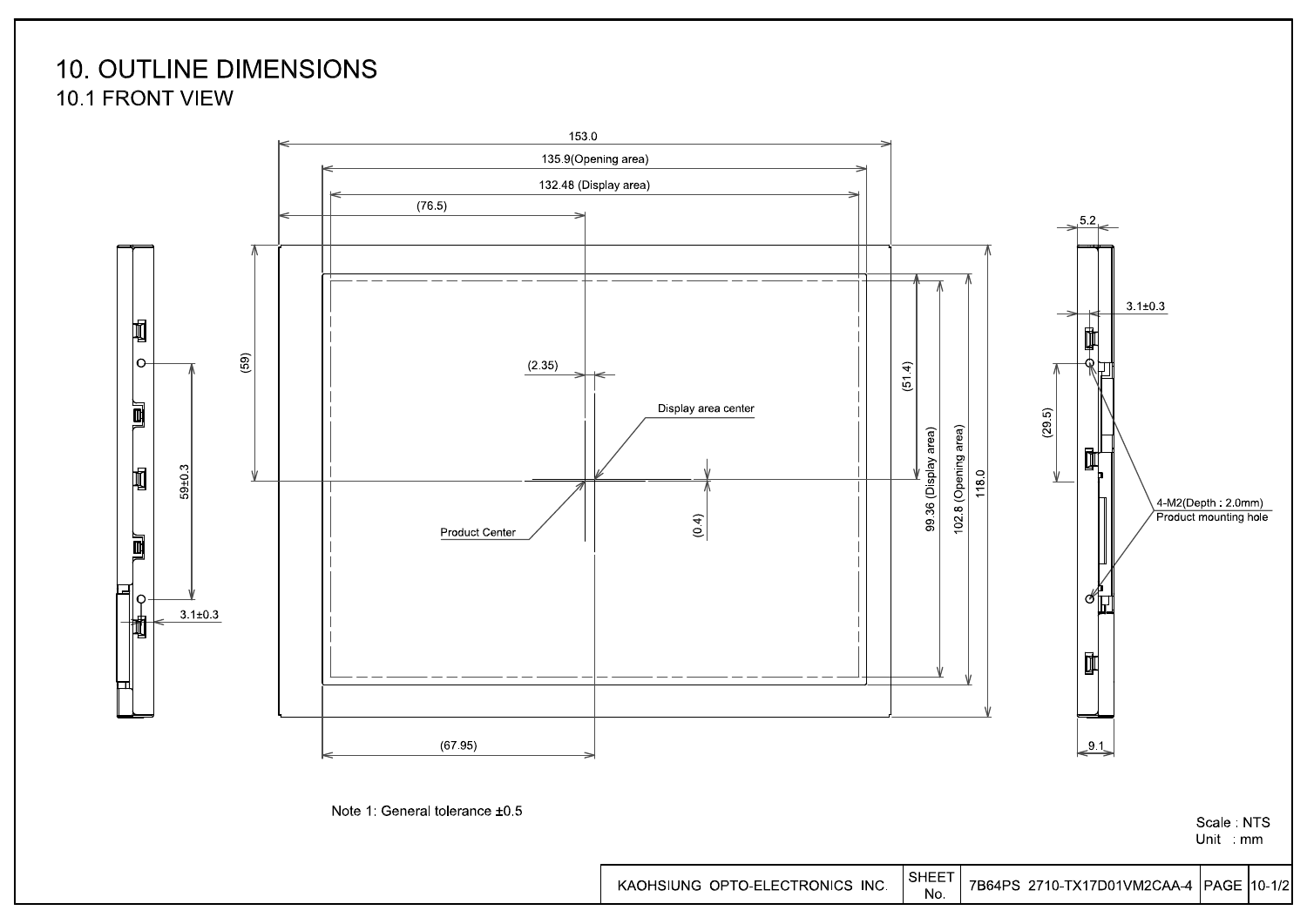10.2 REAR VIEW



Note 1: General tolerance ±0.5

Scale: NTS Unit : mm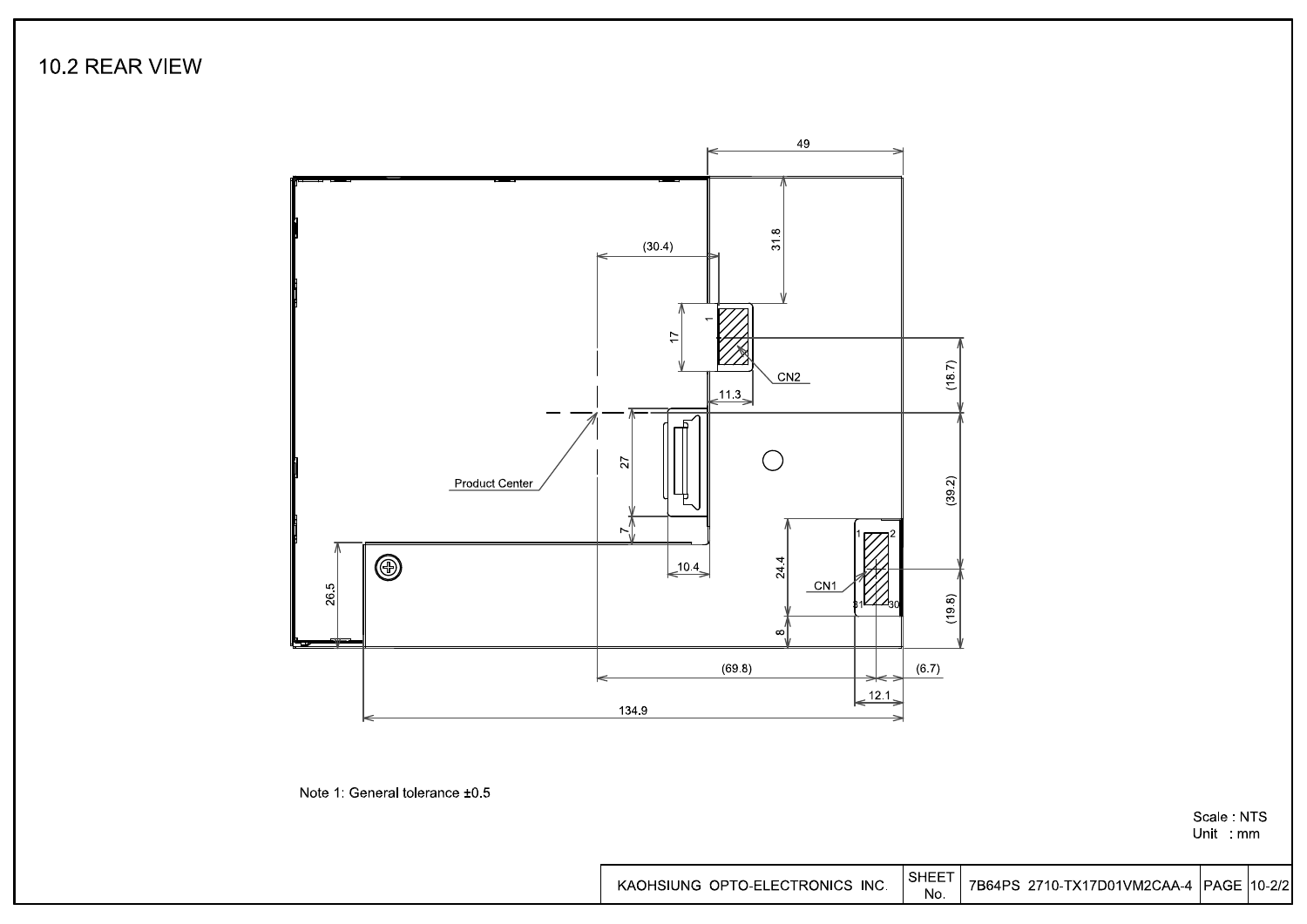## 11. APPEARANCE STANDARD

The appearance inspection is performed in a dark room around 500~1000 lx based on the conditions as below:

- The distance between inspector's eyes and display is 30 cm.
- The viewing zone is defined with angle  $\theta$  shown in Fig. 11.1 The inspection should be performed within  $45^\circ$  when display is shut down. The inspection should be performed within  $5^\circ$  when display is power on.



Fig. 11.1

### 11.1 THE DEFINITION OF LCD ZONE

LCD panel is divided into 3 areas as shown in Fig.11.2 for appearance specification in next section. A zone is the LCD active area (dot area); B zone is the area, which extended 1 mm out from LCD active area; C zone is the area between B zone and metal frame.

In terms of housing design, B zone is the recommended window area customers' housing should be located in.



Fig. 11.2

| KAOHSIUNG OPTO-ELECTRONICS INC. | SHEE <sup>-</sup><br>NO. | 7B64PS 2711-TX17D01VM2CAA-4 | <b>PAGE</b> |  |
|---------------------------------|--------------------------|-----------------------------|-------------|--|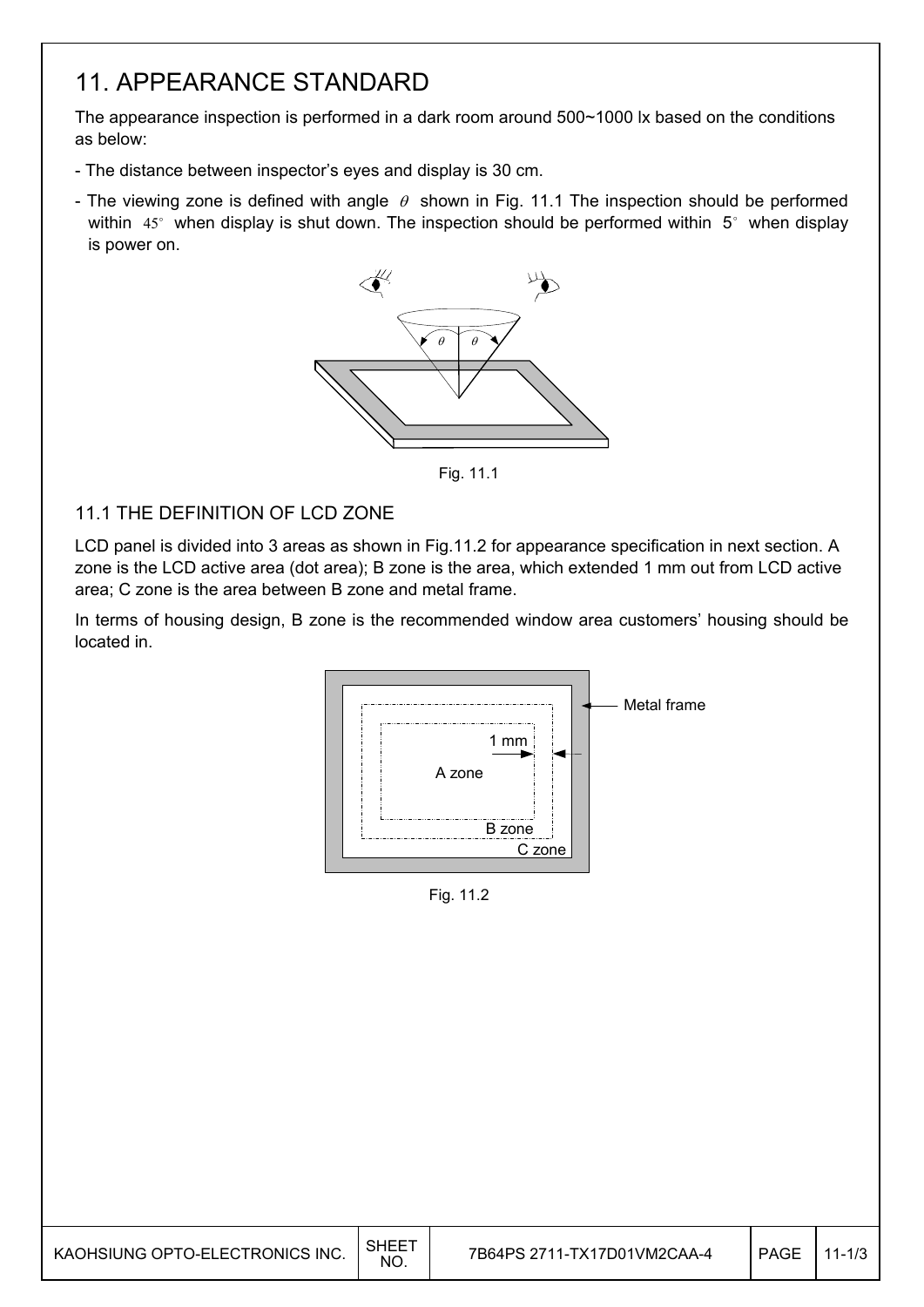### 11.2 LCD APPEARANCE SPECIFICATION

The specification as below is defined as the amount of unexpected phenomenon or material in different zones of LCD panel. The definitions of length, width and average diameter using in the table are shown in Fig. 11.3 and Fig. 11.4.

| Item                            |                        |                     |                          | Criteria                              |                |                                    | Applied zone |            |
|---------------------------------|------------------------|---------------------|--------------------------|---------------------------------------|----------------|------------------------------------|--------------|------------|
|                                 | Length (mm)            |                     | Width (mm)               | Maximum number                        |                | Minimum space                      |              |            |
|                                 | Ignored                |                     | $W \le 0.02$             | Ignored                               |                | $\overline{\phantom{a}}$           |              |            |
| Scratches                       | $L \leq 40$            |                     | $0.02\!<\!W\!\leq\!0.04$ | 10                                    |                |                                    | A, B         |            |
|                                 | $L \leq 20$            |                     | $W \le 0.04$             | 10                                    |                | $\overline{\phantom{a}}$           |              |            |
| Dent                            |                        |                     |                          | Serious one is not allowed            |                |                                    | A            |            |
| Wrinkles in polarizer           |                        |                     |                          | Serious one is not allowed            |                |                                    | $\mathsf{A}$ |            |
|                                 | Average diameter (mm)  |                     |                          |                                       | Maximum number |                                    |              |            |
|                                 | $D \le 0.3$            |                     |                          |                                       | Ignored        |                                    |              |            |
| Bubbles on polarizer            | $0.3\!<\!D\!\leq\!0.5$ |                     |                          |                                       | 12             |                                    | A            |            |
|                                 | 0.5 < D                |                     |                          |                                       | 3              |                                    |              |            |
|                                 |                        |                     | Filamentous              | (Line shape)                          |                |                                    |              |            |
|                                 | Length (mm)            |                     |                          | Width (mm)                            |                | Maximum number                     |              |            |
|                                 | $L \leq 2.0$           |                     |                          | $W \le 0.03$                          |                | Ignored                            | A, B         |            |
|                                 | $L \le 3.0$            |                     |                          | $0.03\!<\!W\!\leq\!0.05$              |                | 10                                 |              |            |
|                                 | $L \le 2.5$            |                     |                          | $0.05\!<\!W\!\leq\!0.1$               |                | 1                                  |              |            |
| 1) Stains                       |                        |                     |                          | Round (Dot shape)                     |                |                                    |              |            |
| 2) Foreign Materials            | Average diameter (mm)  |                     |                          | Maximum number                        |                | Minimum Space                      |              |            |
| 3) Dark Spot                    | D < 0.2                |                     |                          | Ignored                               |                |                                    |              |            |
|                                 | $0.2 \le D < 0.3$      |                     |                          | 10                                    |                | 10 mm                              |              |            |
|                                 | $0.3 \le D < 0.4$      |                     |                          | 5                                     |                | 30 mm                              | A, B         |            |
|                                 | $0.4 \leq D$           |                     |                          | None                                  |                |                                    |              |            |
|                                 | In total               |                     |                          | Filamentous + Round=10                |                |                                    |              |            |
|                                 |                        |                     |                          | Those wiped out easily are acceptable |                |                                    |              |            |
|                                 |                        |                     |                          | <b>Type</b>                           |                | Maximum number                     |              |            |
|                                 |                        |                     |                          | 1 dot                                 |                | 4                                  |              |            |
|                                 |                        |                     |                          | 2 adjacent dot                        |                | 1                                  |              |            |
|                                 | Bright dot-defect      |                     |                          | 3 adjacent dot or above               |                | Not allowed                        |              |            |
| Dot-Defect                      |                        |                     |                          | In total                              |                | 5                                  |              |            |
| (Note 1)                        |                        |                     |                          | 1 dot                                 |                | 5                                  | A            |            |
|                                 |                        |                     |                          | 2 adjacent dot                        |                | $\overline{2}$                     |              |            |
|                                 | Dark dot-defect        |                     |                          | 3 adjacent dot or above               |                | Not allowed                        |              |            |
|                                 |                        |                     |                          | In total                              |                | 5                                  |              |            |
|                                 |                        |                     | In total                 |                                       |                | 10                                 |              |            |
|                                 | Length                 | Width               |                          | а<br>$\mathsf{b}$                     |                | Average diameter = $\frac{a+b}{2}$ |              |            |
|                                 | Fig. 11.3              |                     |                          |                                       |                | Fig. 11.4                          |              |            |
| KAOHSIUNG OPTO-ELECTRONICS INC. |                        | <b>SHEET</b><br>NO. |                          | 7B64PS 2711-TX17D01VM2CAA-4           |                |                                    | PAGE         | $11 - 2/3$ |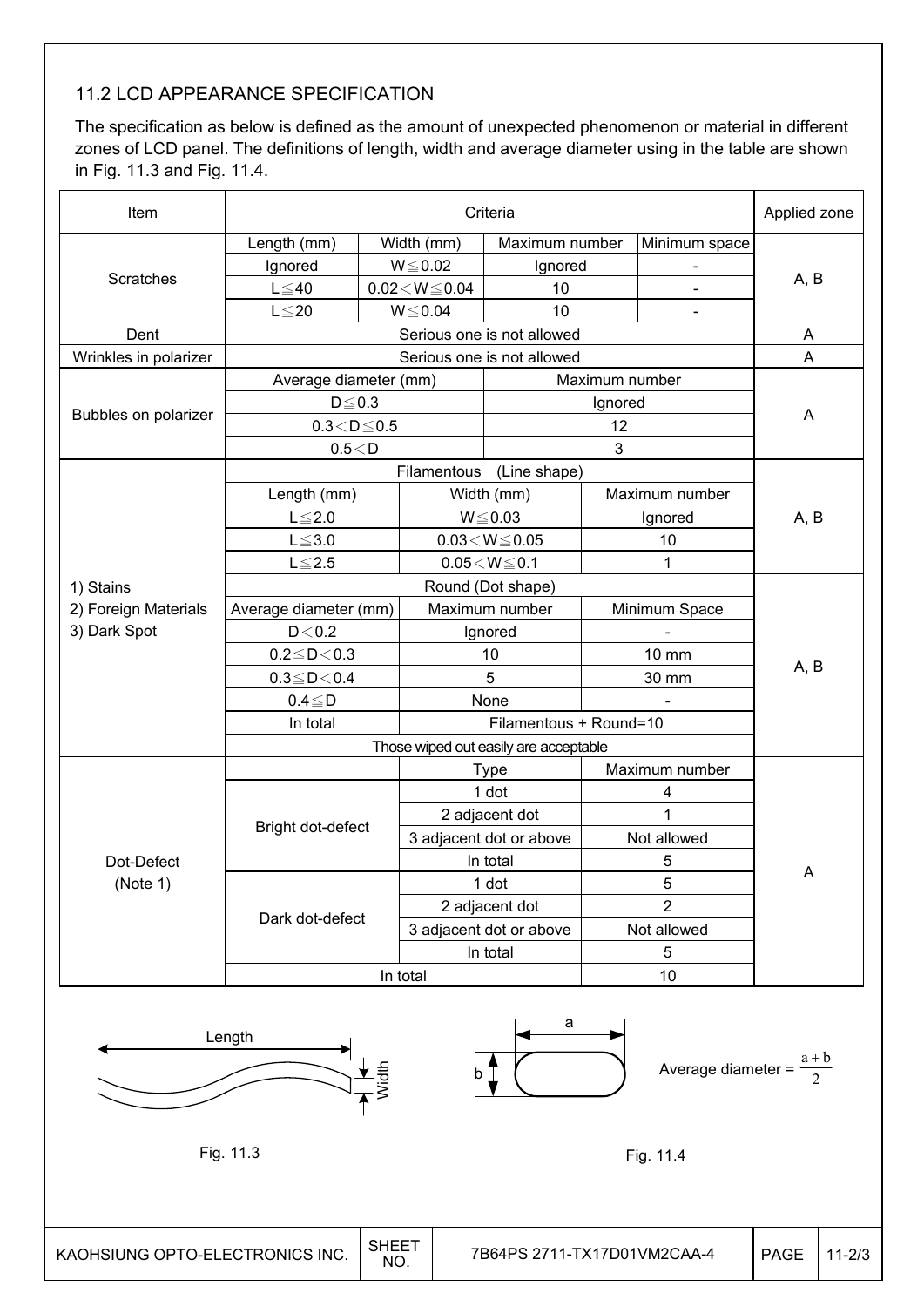Note 1: The definitions of dot defect are as below:

- The defect area of the dot must be bigger than half of a dot.
- For bright dot-defect, showing black pattern, the dot's brightness must be over 30% brighter than others.
- For dark dot-defect, showing white pattern, the dot's brightness must be under 70% darker than others.
- The definition of 1-dot-defect is the defect-dot, which is isolated and no adjacent defect-dot.
- The definition of adjacent dot is shown as Fig. 11.5.



Fig. 11.5

| KAOHSIUNG OPTO-ELECTRONICS INC. | <b>SHEET</b><br>NO. | 7B64PS 2711-TX17D01VM2CAA-4 | PAGE | $11 - 3/3$ |
|---------------------------------|---------------------|-----------------------------|------|------------|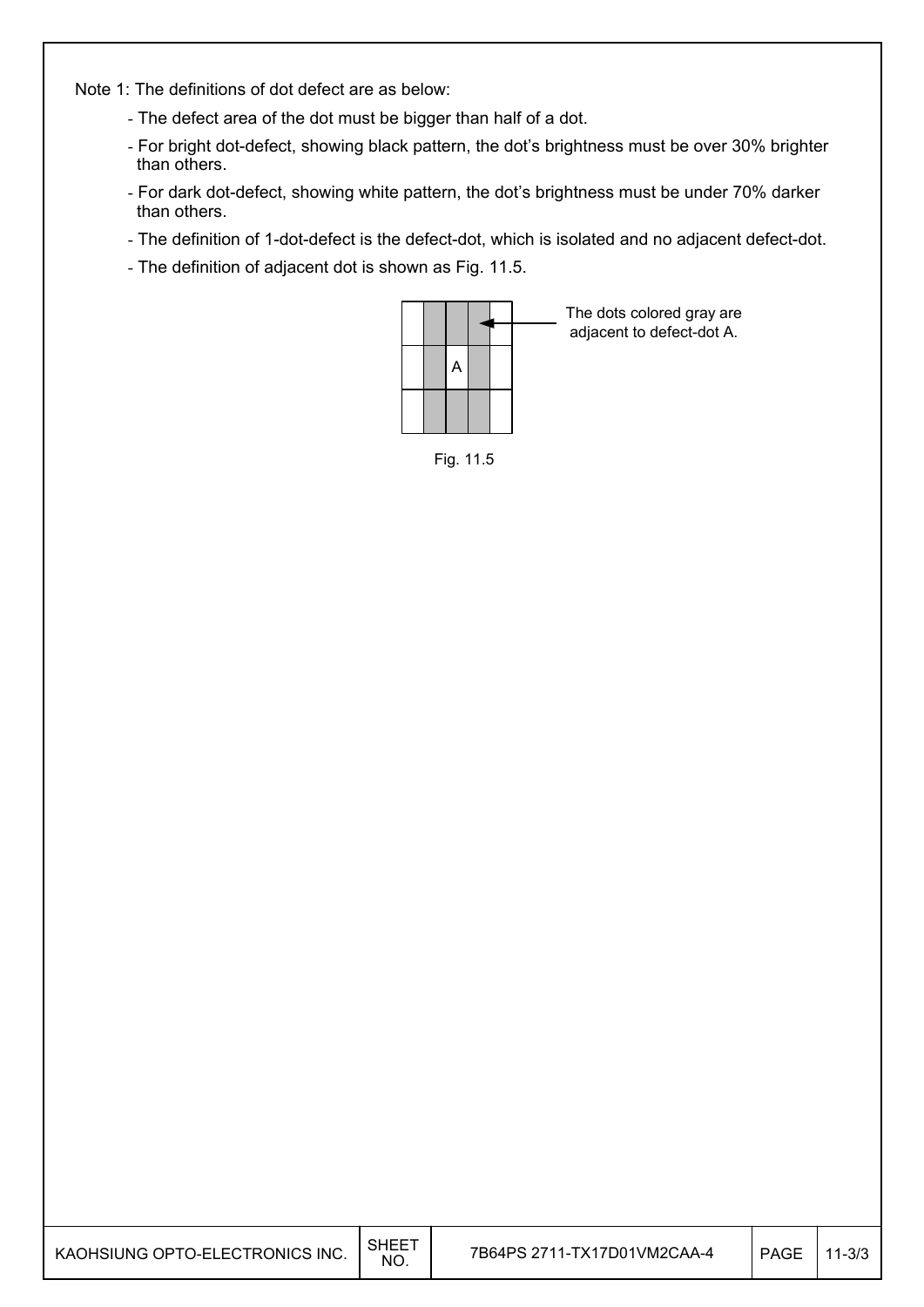### 12. PRECAUTIONS

### 12.1 PRECAUTIONS of ESD

- 1) Before handling the display, please ensure your body has been connected to ground to avoid any damages by ESD. Also, do not touch display's interface directly when assembling.
- 1) Please remove the protection film very slowly before turning on the display to avoid generating ESD.

### 12.2 PRECAUTIONS of HANDLING

- 1) In order to keep the appearance of display in good condition, please do not rub any surfaces of the displays by using sharp tools harder than 3H, especially touch panel, metal frame and polarizer.
- 2) Please do not stack the displays as this may damage the surface. In order to avoid any injuries, please avoid touching the edge of the glass or metal frame and wore gloves during handling.
- 2) Touching the polarizer or terminal pins with bare hand should be avoided to prevent staining and poor electrical contact.
- 3) Do not use any harmful chemicals such as acetone, toluene, and isopropyl alcohol to clean display's surfaces.
- 4) Please use soft cloth or absorbent cotton with ethanol to clean the display by gently wiping. Moreover, when wiping the display, please wipe it by horizontal or vertical direction instead of circling to prevent leaving scars on the display's surface, especially polarizer.
- 5) Please wipe any unknown liquids immediately such as saliva, water or dew on the display to avoid color fading or any permanent damages.
- 6) Maximum pressure to the surface of the display must be less than  $1.96 \times 10^4$  Pa. If the area of applied pressure is less than  $1 \text{ cm}^2$ , the maximum pressure must be less than 1.96N.

### 12.3 PRECAUTIONS OF OPERATING

- 1) Please input signals and voltages to the displays according to the values defined in the section of electrical characteristics to obtain the best performance. Any voltages over than absolute maximum rating will cause permanent damages to this display. Also, any timing of the signals out of this specification would cause unexpected performance.
- 2) When the display is operating at significant low temperature, the response time will be slower than it at 25 $C^{\circ}$ . In high temperature, the color will be slightly dark and blue compared to original pattern. However, these are temperature-related phenomenon of LCD and it will not cause permanent damages to the display when used within the operating temperature.
- 3) The use of screen saver or sleep mode is recommended when static images are likely for long periods of time. This is to avoid the possibility of image sticking.
- 4) Spike noise can cause malfunction of the circuit. The recommended limitation of spike noise is no bigger than  $\pm$  100 mV.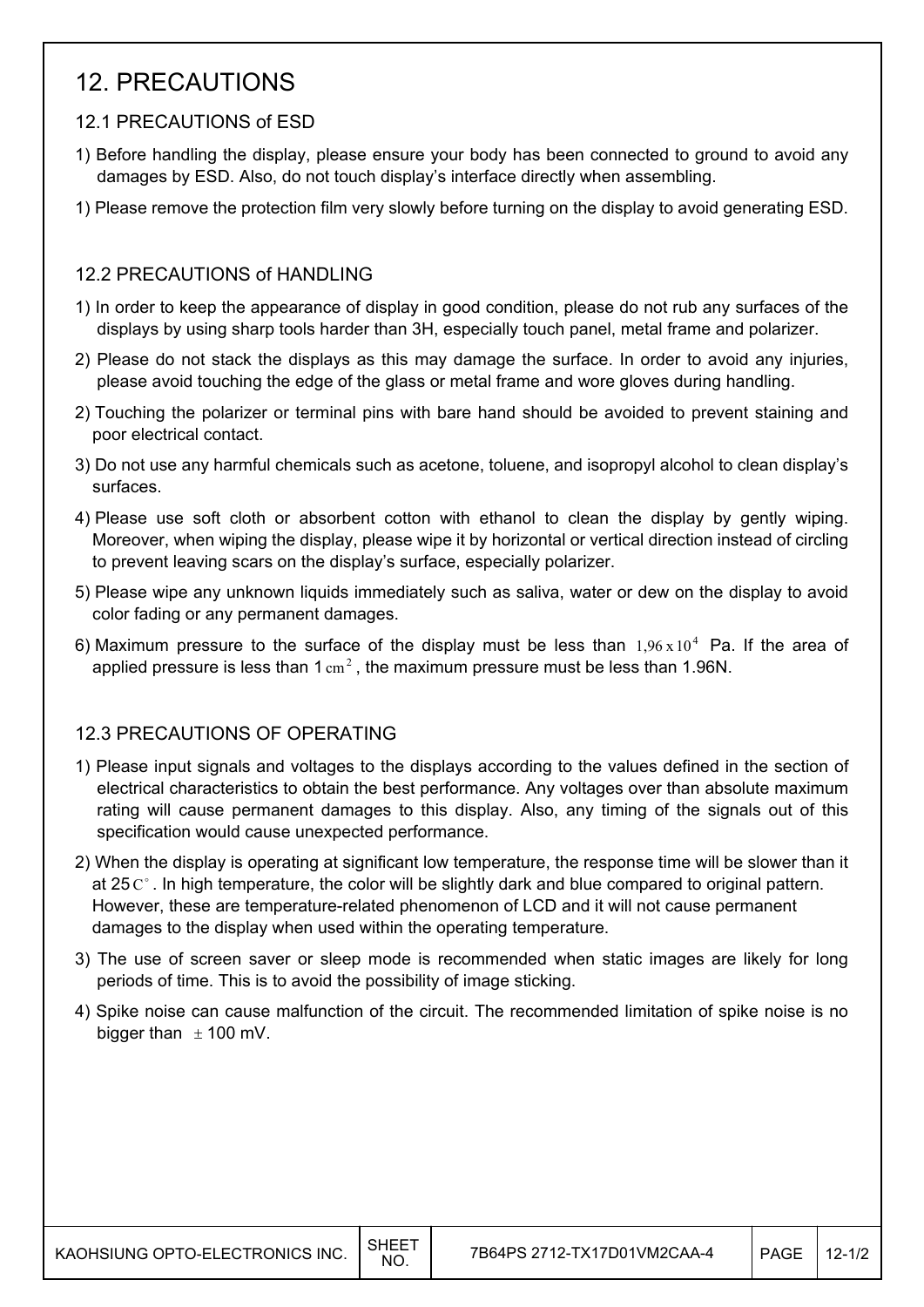#### 12.4 PRECAUTIONS of STORAGE

If the displays are going to be stored for years, please be aware the following notices.

- 1) Please store the displays in a dark room to avoid any damages from sunlight and other sources of UV light.
- 2) The recommended long term storage temperature is between 10  $C^{\circ}$  ~35  $C^{\circ}$  and 55%~75% humidity to avoid causing bubbles between polarizer and LCD glasses, and polarizer peeling from LCD glasses.
- 3) It would be better to keep the displays in the container, which is shipped from KOE, and do not unpack it.
- 4) Please do not stick any labels on the display surface for a long time, especially on the polarizer.